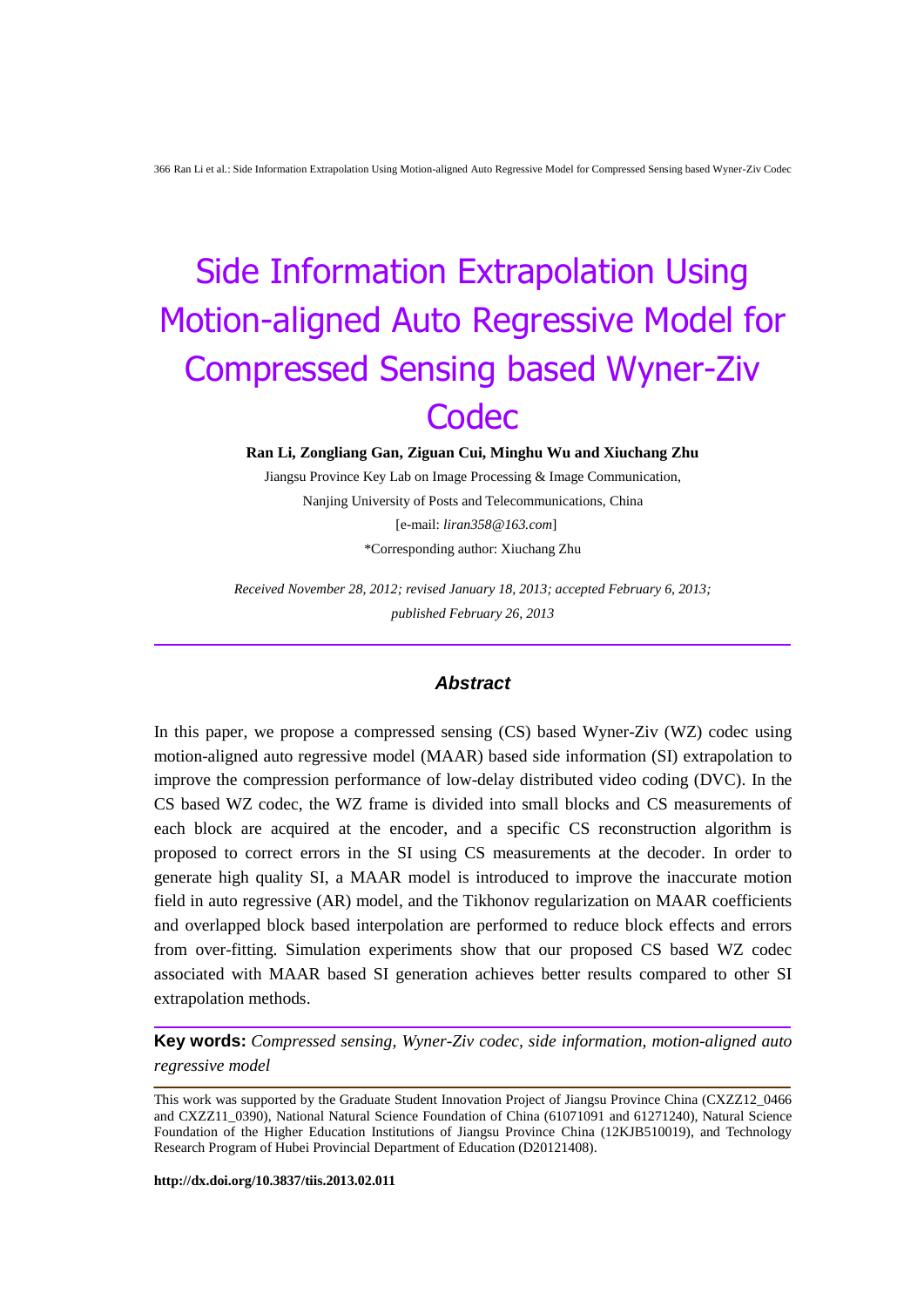KSII TRANSACTIONS ON INTERNET AND INFORMATION SYSTEMS VOL. 7, NO. 2, Feb 2013 367 Copyright ⓒ 2013 KSII

## **1. Introduction**

With rapid advances of multimedia communication, new requirements of video applications come to the stage, such as wireless video surveillance, wireless PC camera, mobile video calls, wireless multimedia sensor network, and so on. However, these video applications require a low-cost encoder since the computational power, memory and/or battery capacities are scarce at the encoder. Traditional video encoder based on hybrid coding framework (e.g. H.26x, MEPG) is commonly 5 to 10 times more complex than the decoder on account of performing motion estimation (ME) and motion compensation (MC) to fully exploit redundancy existing in the video. Therefore, the traditional video coding faces many challenges in these new video applications.

In order to alleviate the complexity burden of the encoder, distributed video coding (DVC) [1], which enables to explore the video statistics, partially or totally, at the decoder only, relying on a low encoding complexity, has received wide attention. The mathematics philosophy of DVC was proposed and discussed by Slepian and Wolf [2] according to the Information Theory. The complement of Slepian-Wolf coding for lossy compression is the Wyner-Ziv (WZ) coding [3] which deals with lossy source coding of *X* with side information (SI) *Y* at the decoder and can reduce complexity of the encoder by shifting ME and MC to the decoder. The SI is usually interpreted as an attempt made by the decoder to obtain an estimate of the original frame. In the WZ coding scenario, error correcting codes are used to improve the quality of SI until a target quality for the final decoded frame is achieved. One of the most interesting DVC systems is the asymmetric WZ coding scheme [4] proposed by Aaron et al. in which the key frames are encoded by H.263+ intra frame mode and the WZ frames are encoded by Slepian-Wolf codec based turbo codes.

From the above-mentioned content, we can see that performance of DVC system depends on two factors: the first one is the quality of SI, and the second one is the correction capability of WZ coding. Both are quite difficult since original frames are not available at the decoder and the statistics of video source are dynamically varying in spatial and temporal domain.

For the way SI generated, DVC can be categorized into interpolation and extrapolation case. In interpolation case, SI is generated by the interpolating between the previous and following reconstructed WZ/key frames [5]. On the contrary, in the extrapolation case, the SI is generated by referring only the previous reconstructed frame [6-7], similar to the P frame coding in hybrid video coding. Although the SI generated by interpolating has superior performance than that generated by extrapolating since the former can use the future information to generate SI, the extrapolation DVC is very desirable for low latency cases since the decoding process begins as soon as it receives the previous reconstructed frame without waiting for the arrival of the following reconstructed key frame. To improve the compression performance of low-delay DVC, many extrapolation schemes have been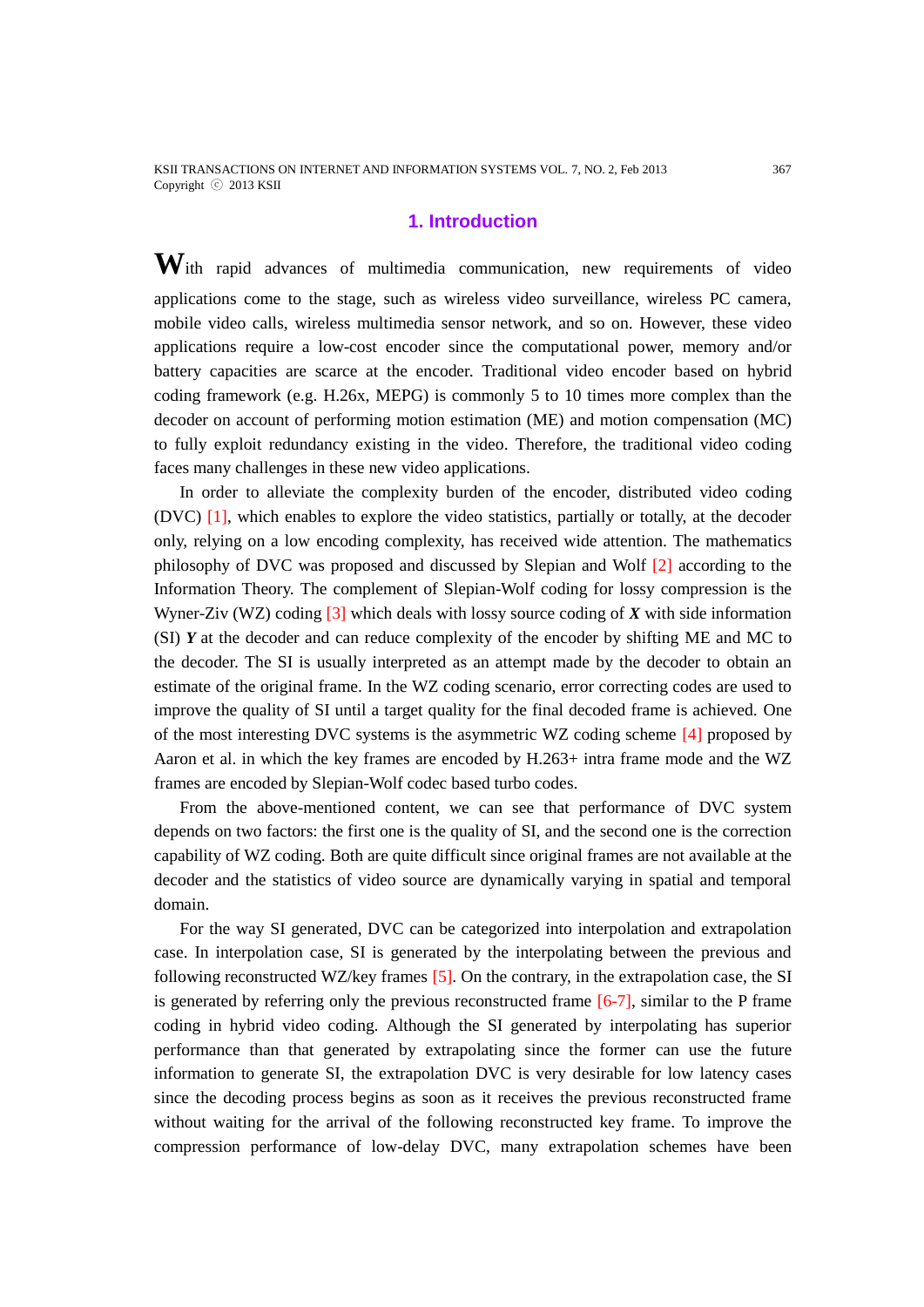proposed to develop the quality of SI. Natario et al. [7] proposed a robust extrapolation module to generate SI based on translational motion model. In this method, the extrapolation is completed by ME, motion field smoothening, motion projection as well as overlapping and uncovered areas. However, this translational motion model is not always satisfied, especially for video sequences with high motion. Zhang et al. [8] proposed an auto regressive (AR) model to replace the translational motion model and improve the quality of SI. In AR model, the SI of each pixel within the current WZ frame *t* is generated as a linear weighted summation of pixels within a window in the previous reconstructed WZ/key frame *t-*1 along the motion trajectory. The method based on AR model regards SI extrapolation as an adaptive filtering problem and implicitly embeds motion information into the filter coefficients, but several unreasonable assumptions on motion trajectory and AR coefficients also lead to appearance of block effects and over-fitting.

After generating SI, the WZ coding is performed to correct some errors existing in SI. The conventional WZ encoder applies a channel code (usually a turbo code or a LDPC code) to the pixels or transform coefficients of the frame, and transmits a portion of the resulting parity bits. The decoder uses the received parity bits to correct errors in SI and controls the bit-rate by a feedback channel. Recently, the appearance of compressed sensing (CS) offers a new idea for WZ coding. CS theory demonstrates that signals which have sparse representation under some transform domain can be sampled at sub-Nyquist rates via linear projection onto a random basis while still enabling exact reconstruction of the original signal, which provides the potential of dramatic reduction of computation complexity in video compression. Based on CS theory, some practical DVC systems have been presented. Do et al. proposed distributed compressed video sensing (DISCOS) [9] to perform WZ coding. In their framework, the key frames are encoded by traditional H.26x intra mode and WZ frames are encoded by CS measurement matrix (e.g. Structurally Random Matrices, SRMs [10]). The WZ decoder utilizes a CS reconstruction algorithm to recover the original frame by exploiting the temporal correlation with neighboring key frame. Liu et al. proposed block based adaptive compressed sensing [11] to allocate CS measurements for every video frame which further improves the performance of WZ coding. Besides, Baig et al. provided CS based WZ coding scheme [12] by incorporating SI generation into the decoder, and the SI generation scheme exploits the correlation between CS measurements of nearby frames. Although these CS based DVC systems can obtain a good quality of decoder frame, they fail to take quantization and entropy coding into account and therefore lose practical engineering significance. In addition, the crucial SI in conventional WZ coding is not fully utilized in CS reconstruction.

To advance the compression performance of low-delay DVC, we improve the correction capability of WZ coding and the quality of SI respectively in this paper. Firstly, a CS based WZ codec is proposed to implement error correction and rate control in the popular DVC architecture proposed by  $[4]$ . The proposed WZ encoder uses the same random measurement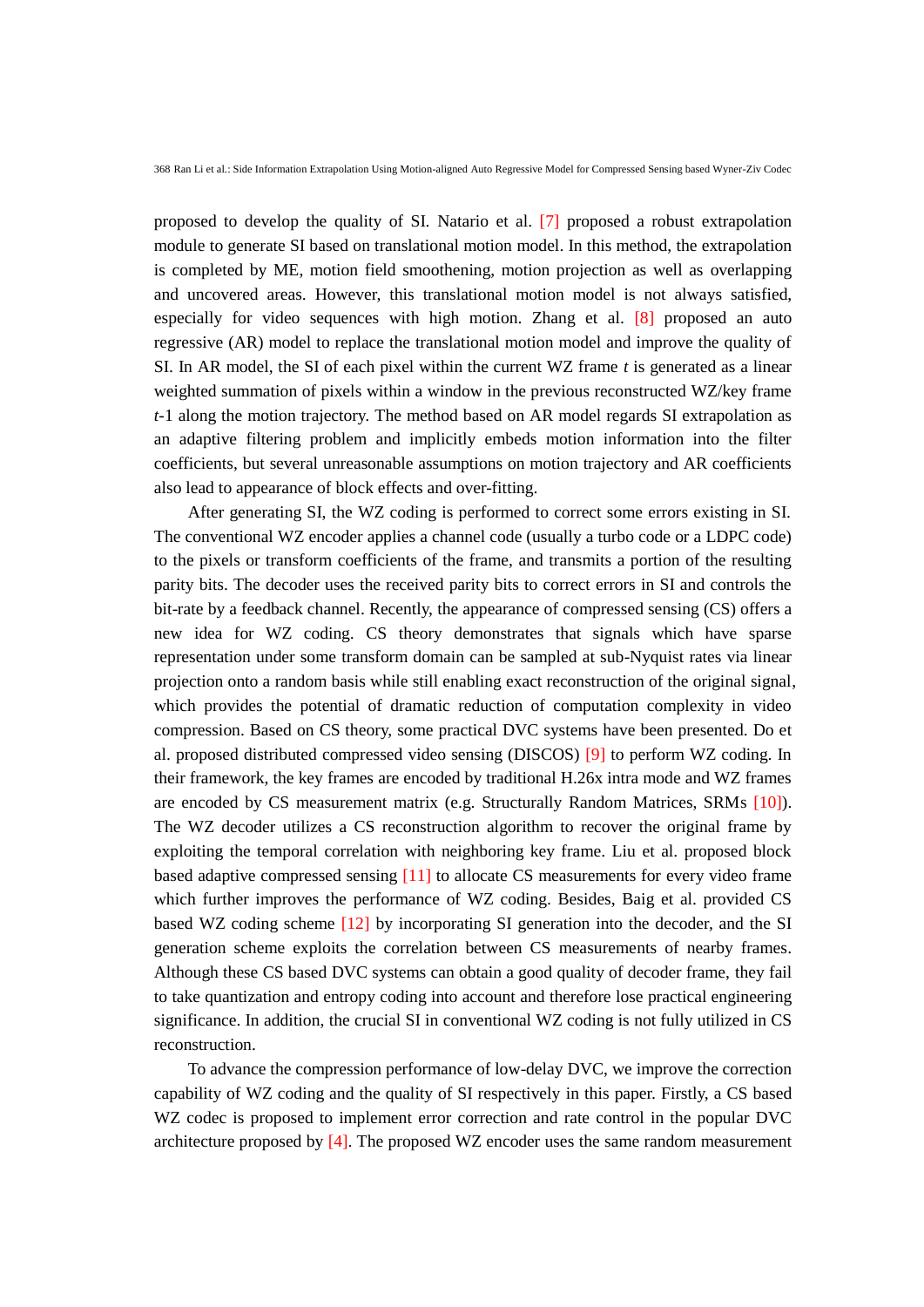#### KSII TRANSACTIONS ON INTERNET AND INFORMATION SYSTEMS VOL. 7, NO. 2, Feb 2013 369 Copyright ⓒ 2013 KSII

matrix to sample every block of the original frame and saves these CS measurements in a buffer after quantization and entropy coding. Depending on the assumed correlation channel model and SI, the decoder detects some blocks having a certain amount of errors in SI and requires the encoder to transmit a portion of CS measurements saved in the buffer by a feedback channel. Then, a specific CS reconstruction algorithm uses these CS measurements to correct the errors in the SI. With accurate prediction of the SI and the high-efficient CS based error-correction algorithm, our WZ codec can effectively reduce the bit rate of a DVC system while enabling exact reconstruction of the original frames. Secondly, in order to obtain higher quality SI in a low delay DVC, we also improve the AR model proposed by [8] and introduce the motion-aligned auto regressive model (MAAR) which appears in [13] to acquire more accurate motion trajectory. The MAAR model can refine the inaccurate motion field in AR model to improve the resulting block effects. In SI extrapolation based on AR model, the AR coefficients are computed by the Least Mean Square (LMS) algorithm. However, without prior knowledge of the AR coefficients, over-fitting happens in the estimated SI. In order to overcome over-fitting, we perform LMS algorithm with smooth constraint to compute MAAR coefficients. The smooth constraint fully utilizes a prior knowledge on similarity between the target pixel value and the training pixel samples which is measured by Tikhonov matrix. Besides, the overlapped block is also proposed to reduce block effects and over-fitting. To verify the performance of the proposed CS based WZ codec using MAAR model based SI extrapolation for low-delay DVC, various experiments are conducted. The simulation results have confirmed that our SI extrapolation is able to achieve SI with much higher accuracy compared with other existing methods, especially for AR model based SI extrapolation, and the proposed CS based WZ codec can also obtain a good error correction capability.

The reminder of this paper is as follows. The overall architecture of the proposed system is first presented in Section 2. Then the CS based WZ codec is described in detail in Section 3. The SI extrapolation using MAAR model is presented in Section 4 followed by the experimental results and analysis in Section 5. Finally the conclusions are provided in the last section.

## **2. Framework Overview**

The block diagram of the low-delay DVC composed of the proposed CS based WZ codec and MAAR model based SI extrapolation is depicted in **Fig.1**. The coding process starts by dividing the input frames into key frames and WZ frames. At the encoder side, the key frames are encoded using the H.264/AVC intra coding scheme. The WZ frames are divided into small blocks and sampled with the same random measurement matrix. After uniform quantization and entropy coding, the bits encoded by CS measurements are stored in the buffer and transmitted in small amount upon decoder request.

At the decoder side, the key frames are decoded using H.264/AVC intra decoding scheme.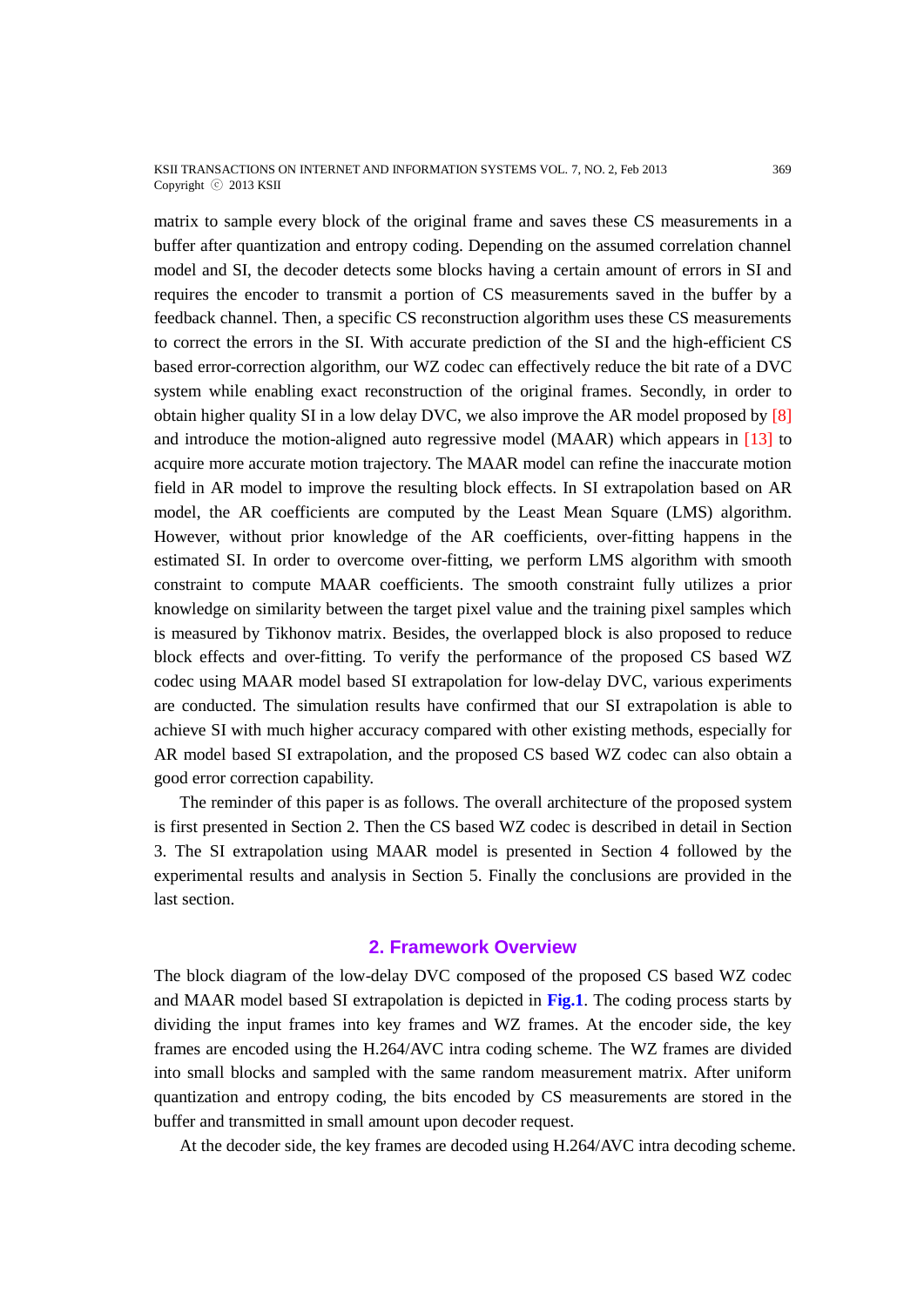For the WZ frames, the SI is first generated by the proposed MAAR model. As shown in **Fig.1**, the SI generation consists of forward and backward MAAR models whose coefficients are computed using similar derivations proposed by [8]. Different from the computing of AR coefficients in [8], we use LMS algorithm with smooth constraint to compute MAAR coefficients. In order to reduce block effects and over-fitting, the overlapped block is used to interpolate SI. Results of the two models are then averaged to generate the final SI. Then the iterative WZ decoder receives an amount of CS measurements by feedback channel to correct the SI errors and generate the WZ decoded frame using the specific CS reconstruction algorithm.



**Fig. 1.** The block diagram of the low-delay DVC composed of the proposed CS based WZ codec and MAAR model based SI extrapolation

## **3. WZ Video Codec Based on CS**

#### **3.1 Encoding Using Block CS Sampling**

At the WZ encoder side, the WZ frame *X* is divided into small blocks with size *B× B* each and sampled with the same measurement matrix. Let  $x_i$  represent the vectorized signal of the *i*-th block through raster scanning. The corresponding output CS vector  $y_i$  can be written as

$$
\mathbf{y}_i = A\mathbf{x}_i \tag{1}
$$

where *A* is an  $M_B \times B^2$  matrix, and  $M_B$  is CS measurements of each block. In general, image has a sparse representation in the known DCT transform domain, and the visual property of human eye determines that the low and medium frequency DCT coefficients are more important than the high frequency ones. Therefore, we only need to sample the low and medium frequency DCT coefficients by a random measurement matrix and perform CS reconstruction algorithm to recovery them. For this purpose, the matrix *A* consists of two parts: the orthonormalized i.i.d Gaussian matrix *Φ* and the special DCT transform matrix *Ψ* which is used to extract low and medium frequency DCT coefficients of each image block, that is,  $A = \Phi \Psi$ . As shown in Fig. 2, we regard the first 70 DCT coefficients in zigzag order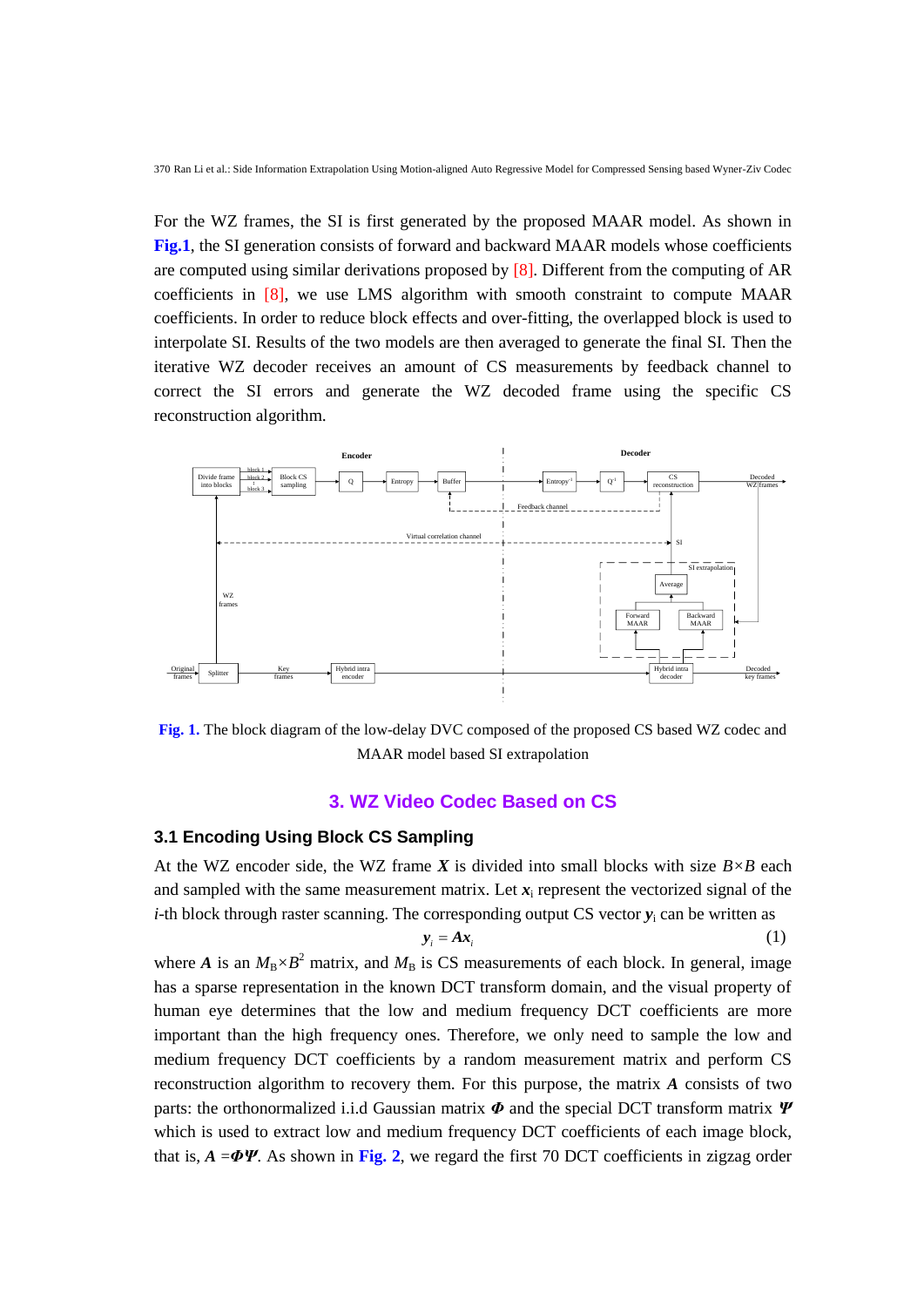KSII TRANSACTIONS ON INTERNET AND INFORMATION SYSTEMS VOL. 7, NO. 2, Feb 2013 371 Copyright ⓒ 2013 KSII

as the low and medium frequency of each image block with size  $16 \times 16$ . From empirical studies, we suggest block size  $B = 16$  for video sequences hereafter.



**Fig. 2.** The low and medium frequency DCT coefficients of each image block with size  $16 \times 16$ 

Finally, the CS measurements acquired by block CS sampling are uniformly quantified and encoded into bits by an adaptive arithmetic coder proposed in [14]. These bits will be stored in the buffer and transmitted in small amount upon decoder request.

## **3.2 Decoding Using CS Reconstruction Algorithm with SI**

At the WZ decoder side, the decoder takes previously reconstructed frames to form the SI, *Y*, which is an estimate of original WZ frame *X*. However, there will always be a certain amount of errors in *Y* since the statistics of video source are dynamically varying in spatial and temporal domain. In our framework, these errors can be corrected by some CS measurements upon decoder request and the process of error recovery is presented in **Fig. 3**. Firstly, we divide the SI *Y* into blocks with size  $B \times B$  and compute error energy  $E_e$  of each block  $B_{si}$  in SI by the virtual correlation channel which can be modeled using a Laplacian distribution of the difference between original frame and SI. The decoder estimates the Laplacian parameter by observing the statistics from previously decoded frame [15]. Secondly, the decoder is to determine whether error energy  $E<sub>e</sub>$  of each block is greater than or equal to threshold *T*. If the current block exceeds the threshold *T*, then the decoder requires the encoder to transmit *K* CS measurements to correct these errors and otherwise to skip the current block. Then, in order to control bit rate, the decoder is to detect whether total CS measurements *M* of the current block is less than the preset upper limit  $M_{\text{upper}}$ , and reconstructs the current block by using CS recovery algorithm if  $M < M_{\text{upper}}$  satisfied. There are still some errors existing in the reconstructed block and the next error recovery is performed. Finally, we combine all reconstructed blocks  $x_i$  into the decoded WZ frame.

For the CS reconstruction algorithm, we merge the priori knowledge on SI into the reconstructive process in contrast with the traditional CS algorithm using only sparse prior. The optimal model of our CS reconstruction algorithm is as follows,

$$
\min_{\mathbf{x}_i} \|\mathbf{W}\mathbf{x}_i\|_1,
$$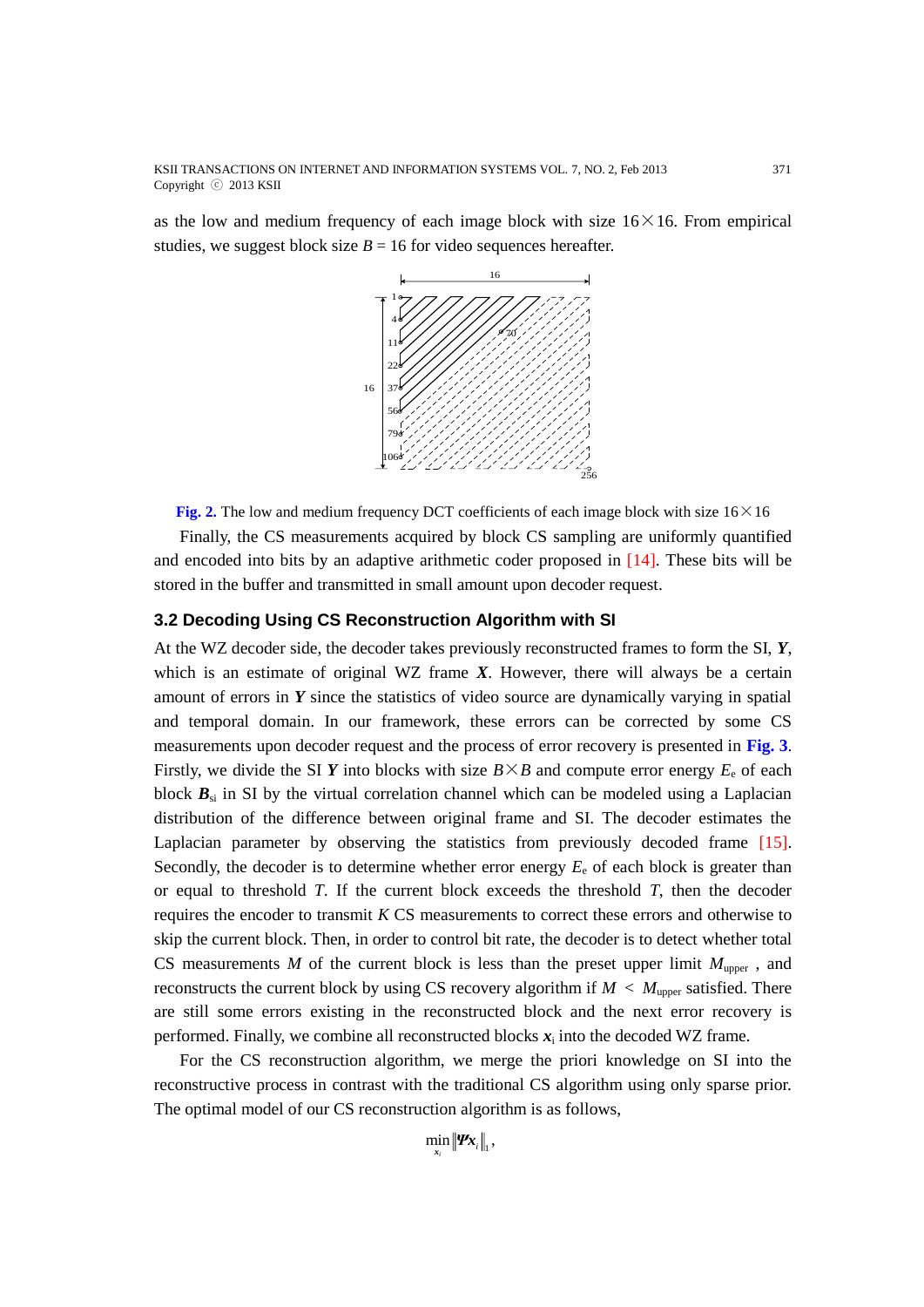$$
s.t. \ \mathbf{y}_{i} = A\mathbf{x}_{i} = \boldsymbol{\Phi}\mathbf{\Psi}\mathbf{x}_{i},
$$

$$
\|\mathbf{x}_{i} - \mathbf{B}_{si}\|_{2} \leq \varepsilon.
$$
 (2)

In this optimal model, the SI  $B_{si}$  is regarded as a noisy estimation of current block  $x_i$ , so the solution to (2) exists in the intersection of the 12-ball  $P = \{x_i: ||x_i - B_{si}||_2 \leq \varepsilon\}$  and the hyperplane  $\mathbf{H} = \{x_i : y_i = Ax_i\}$ . However, there are still infinite points in the intersection, and we add a regularization using the priori knowledge that the low and medium DCT coefficients of  $x_i$  are sparse to find the optimal solution to (2).



**Fig. 3.** The flowchart of error recovery for each block in SI

In order to solve the model (2), a variant of projected Landweber (PL) algorithm  $[16]$  is proposed as highlighted in **Table 1**. In each iteration, we first compute the distance between the current block at iteration  $k$ ,  $x_i^{(k)}$ , and  $B_{si}$  as follows,

$$
dist = \left\| \boldsymbol{x}_i^{(k)} - \boldsymbol{B}_{si} \right\|_2.
$$
 (3)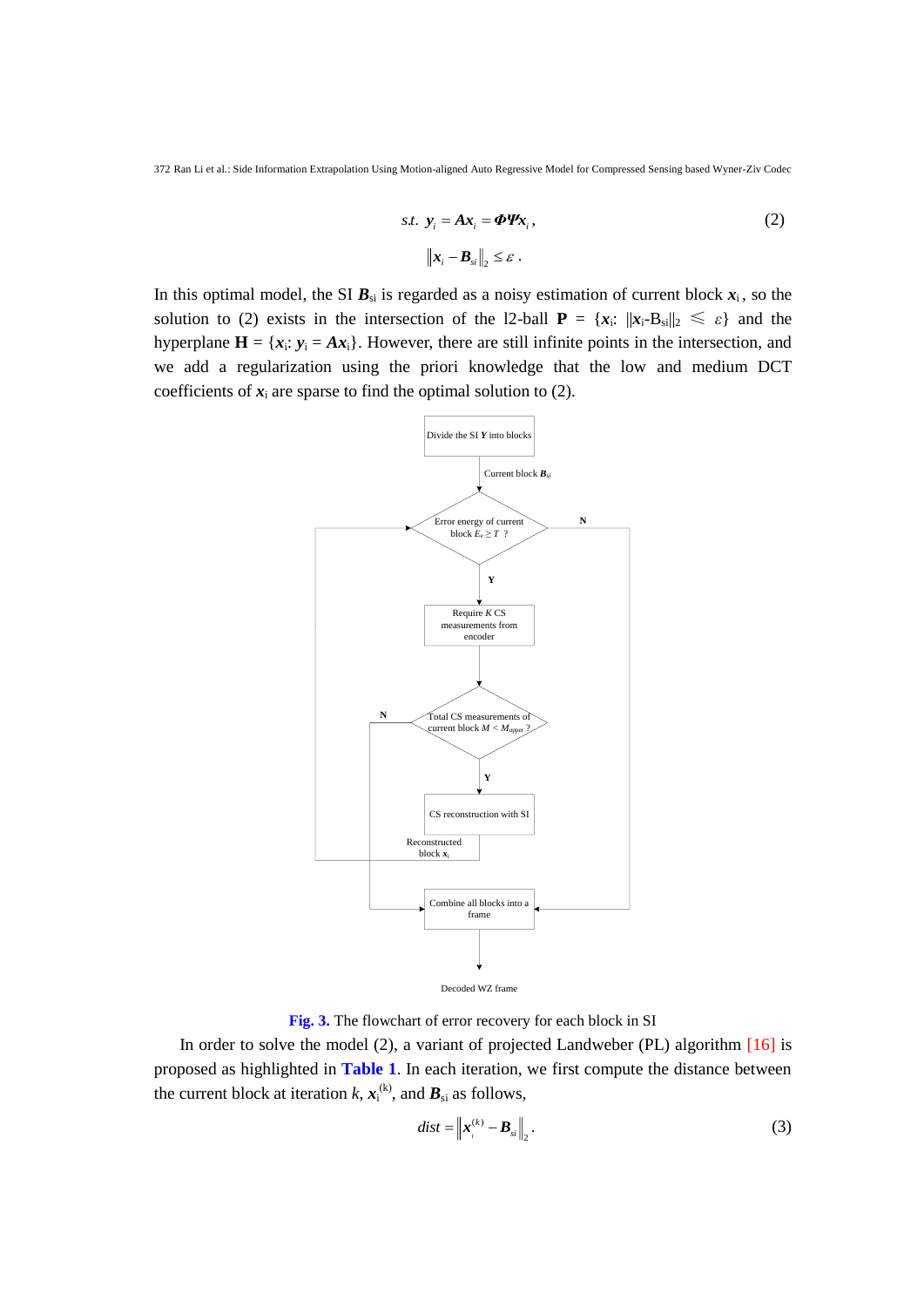KSII TRANSACTIONS ON INTERNET AND INFORMATION SYSTEMS VOL. 7, NO. 2, Feb 2013 373 Copyright ⓒ 2013 KSII

To project  $x_i^{(k)}$  onto the 12-ball **P**, we simply apply a thresholding operation,

$$
\tilde{\mathbf{x}}_i^{(k)} = \begin{cases} \mathbf{x}_i^{(k)} & \text{dist} \leq \varepsilon \\ \mathbf{B}_{si} + \frac{\varepsilon^2}{\text{dist}} \mathbf{x}_i^{(k)} & \text{dist} > \varepsilon \end{cases} \tag{4}
$$

Then, the POCS (Projection onto Convex Set) [17] is performed to find the closest vector  $\hat{\boldsymbol{x}}_i^{(k)}$  on **H** for  $\tilde{\boldsymbol{x}}_i^{(k)}$ ,

$$
\hat{\boldsymbol{x}}_i^{(k)} = \tilde{\boldsymbol{x}}_i^{(k)} + \boldsymbol{A}^{\mathrm{T}} (\boldsymbol{A} \boldsymbol{A}^{\mathrm{T}})^{-1} (\boldsymbol{y}_i - \boldsymbol{A} \tilde{\boldsymbol{x}}_i^{(k)}).
$$
\n(5)

Since the low and medium frequency DCT coefficients of the current block are sparse, the hard thresholding [18] is used to enforce their sparsity, and the process of hard thresholding is presented as follows,

$$
\boldsymbol{a}_{i}^{(k)} = \boldsymbol{\varPsi} \hat{\boldsymbol{x}}_{i}^{(k)} , \qquad (6)
$$

$$
\hat{\boldsymbol{a}}_i^{(k)} = \begin{cases} \boldsymbol{a}_i^{(k)} & |\boldsymbol{a}_i^{(k)}| \leq \lambda \sigma^{(k)} \sqrt{2 \log L} \\ 0 & \text{else} \end{cases} \tag{7}
$$

$$
\bar{\mathbf{x}}_i^{(k)} = \mathbf{\Gamma} \hat{\mathbf{\alpha}}_i^{(k)},\tag{8}
$$

where  $\lambda$  is a constant control factor to mange convergence, *L* is the number of the transform coefficients, and  $\sigma^{(k)}$  is estimated using robust median estimator,

$$
\sigma^{(k)} = \frac{median(\vert \boldsymbol{a}_i^{(k)} \vert)}{0.6745}.
$$
\n(9)

The function of matrix  $\Gamma$  is to reposition the shrunk low and medium frequency DCT coefficients and transform DCT coefficients into pixel domain. Finally, we do the POCS again to ensure that the estimated block at iteration  $k+1$ ,  $x_i^{(k+1)}$  exists in the hyperplane **H**. In addition, we initialize with  $x_i^{(0)} = B_{si}$  and terminate when  $|D^{(k+1)}-D^{(k)}| < Tol$ , where

$$
D^{(k)} = \frac{1}{B} \left\| \hat{\boldsymbol{x}}_i^{(k-1)} - \boldsymbol{x}_i^{(k)} \right\|_2.
$$
 (10)

We analyze the complexity of the proposed CS algorithm as follows. At each iteration, the thresholding operation which projects  $x_i^{(k)}$  onto the 12-ball **P** only requires  $O(B^4)$  operations. The computational cost of POCS is essentially the cost of applying *A* and its transpose  $A^T$ . (If necessary,  $(AA<sup>T</sup>)<sup>-1</sup>$  can be computed beforehand), and applying the  $M \times B<sup>2</sup>$  measurement matrix A will require  $O(MB^2)$  operations in general. For the process of hard thresholding, the major amount of computation is the cost of DCT and IDCT transform which require  $O(LB^2)$ operations, if we use fast transformation of DCT and IDCT, the complexity can be reduced to *O*(*L*).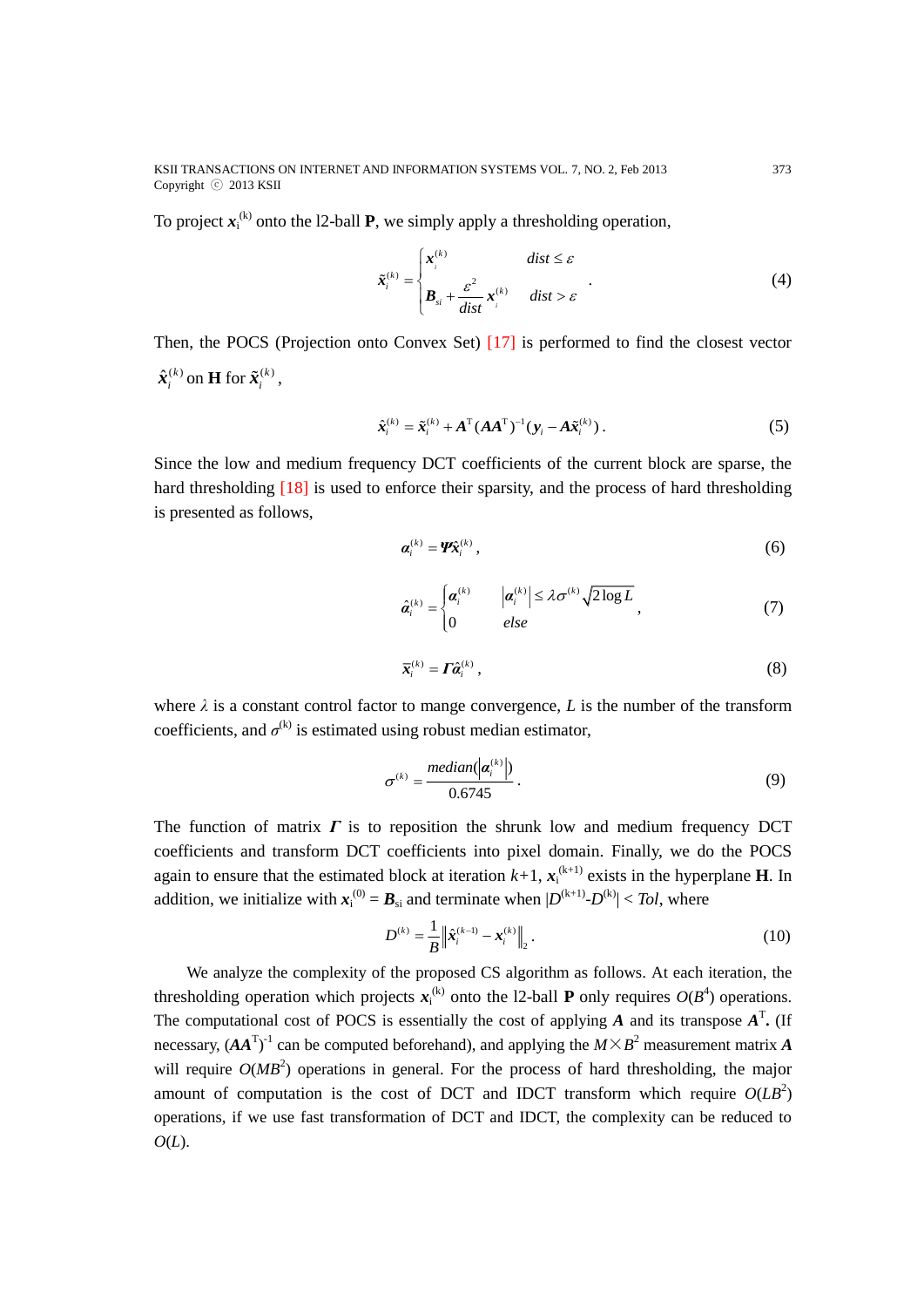**Table 1.** Summary of the proposed CS reconstruction algorithm with SI

|  |  | Algorithm model : $\min_{\mathbf{x}} \ \mathbf{\Psi} \mathbf{x}_i\ _1$ , s.t. $\mathbf{y}_i = A \mathbf{x}_i = \mathbf{\Phi} \mathbf{\Psi} \mathbf{x}_i$ , $\ \mathbf{x}_i - \mathbf{B}_{si}\ _2 \leq \varepsilon$ |  |
|--|--|--------------------------------------------------------------------------------------------------------------------------------------------------------------------------------------------------------------------|--|
|--|--|--------------------------------------------------------------------------------------------------------------------------------------------------------------------------------------------------------------------|--|

**Input**: Initial solution  $x_i^{(0)} = B_{si}$ ; CS measurements  $y_i$ ; Measurement matrix  $\Phi$ ; Low and medium frequency DCT matrix *Ψ*; Error tolerance *ε*; Termination threshold *Tol*; Control factor *λ*; Maximum number of iterations  $s_{\text{max}}$ .

Output: Reconstructed block  $x_i$ .

**for**  $k = 1$  to  $s_{\text{max}}$  **do** 

Compute *dist* according to Eq (3);

**if**  $dist \leq \varepsilon$ 

$$
\tilde{\boldsymbol{x}}_i^{(k)} \Leftarrow \boldsymbol{x}_i^{(k)};
$$

**else**

$$
\tilde{\boldsymbol{x}}_i^{(k)} \leftarrow \boldsymbol{B}_{si} + \frac{\varepsilon^2}{dist} \boldsymbol{x}_i^{(k)};
$$

**end if**

Compute  $\hat{\boldsymbol{x}}_i^{(k)}$  according to Eq (5);

Compute  $\bar{x}_i^{(k)}$  by doing hard thresholding according to Eq (6)-(9);

Compute  $\mathbf{x}_i^{(k+1)}$  and  $D^{(k+1)}$  according to Eq (5) and Eq (10);

 $\textbf{if} \; |D^{(k+1)}\text{-}D^{(k)}| < Tol$ 

 **break**; **end if** 

**end for**

## **4. SI Extrapolation Using MAAR Model**

The SI extrapolation based on AR model proposed by [8] is able to achieve SI with much higher accuracy by using three assumptions which are as follows:

1) All the pixels within each block in SI share the same AR coefficients on account of the piecewise stationary characteristics of the frame;

2) Each block in SI and its co-located block in previous reconstructed frame obey the same motion trends;

3) The same AR coefficients are used to interpolate the block in SI and its co-located block in previous reconstructed frame along the motion trajectory within adjacent frames.

Owing to the fact that the computation of AR coefficients depends on a high similarity along the motion trajectory, it is important to estimate accurate motion field of SI. However, the second assumption is obviously unreasonable since some differences exist between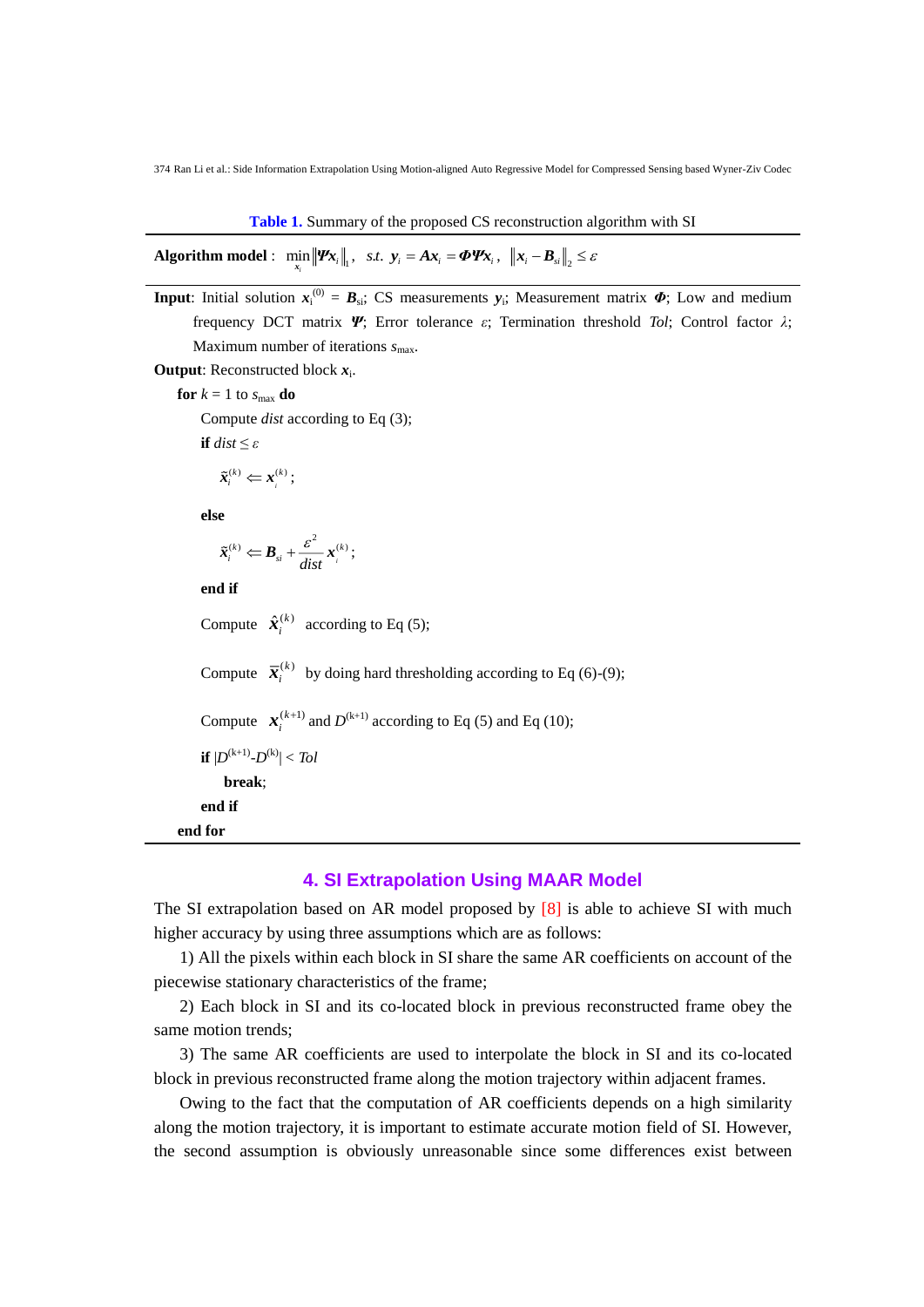KSII TRANSACTIONS ON INTERNET AND INFORMATION SYSTEMS VOL. 7, NO. 2, Feb 2013 375 Copyright ⓒ 2013 KSII

motion fields of two continuous frames, especially for the video sequences with high motions. Therefore, we should predict reasonably the motion field of SI. In this section, we will introduce MAAR model to overcome the unreasonable assumption on motion trajectory in AR model. Besides, in order to obtain the more accurate AR coefficients, the LMS algorithm with smooth constrain and the interpolation using overlapped block are proposed to reduce block effects and over-fitting.

#### **4.1 MAAR Model Description**

In MAAR model, the SI of each pixel within the current WZ frame *t* is generated as a weighted summation of the pixels within a particular window in the previous reconstructed WZ/K frame  $t-1$  as shown in Fig. 4. Let  $X_t$  be the current WZ frame at  $t$ , and  $Y_t$  be the SI of  $X_t$ . For each pixel in  $X_t$ , the window, indicated by the circles and the red arrow at frame  $X_{t-1}$ , is determined by the integer-pixel accuracy motion field which is estimated as follows:



**Fig. 4.** The MAAR model using forward derivation

1) Motion vectors are estimated for each block in the reconstructed frame  $X_{t-1}$  by taking the reconstructed frame  $X_{t-2}$  as reference. To overcome the problem that a small block size is likely to obtain inaccurate motion vectors if common block-matching algorithm (BMA) is used, we use overlapped block motion estimation (OBME). For each  $b \times b$  block in  $X_t$ , we firstly enlarge the block size to  $3b/2 \times 3b/2$ , and then use the enlarged block to find the best matching block in search window with size  $b \times b$  and give the computed motion vector to the  $b \times b$  block.

2) For each block, a new motion vector is calculated by the weighted median vector filter [19]. This leads to a smoothed motion vector field where true motion is capture.

3) The pixel from the reconstructed frame  $X_{t-1}$  are projected to the next time instant using the motion field obtained above assuming that the motion is linear and that, therefore, the warping of frame  $X_{t-2}$  into  $X_{t-1}$  will linearly continue from frame  $X_{t-1}$  to frame  $X_{t}$ .

4) Since the motion vectors obtained do not necessarily intercept the frame  $X_t$  at the center of each non-overlapped block in the frame  $X_t$ , it is possible for the frame  $X_t$  to have no or multiple motion trajectories on some blocks. In order to assign a single motion vector for each non-overlapped block in the frame  $X_t$ , the motion vector nearest to the center of the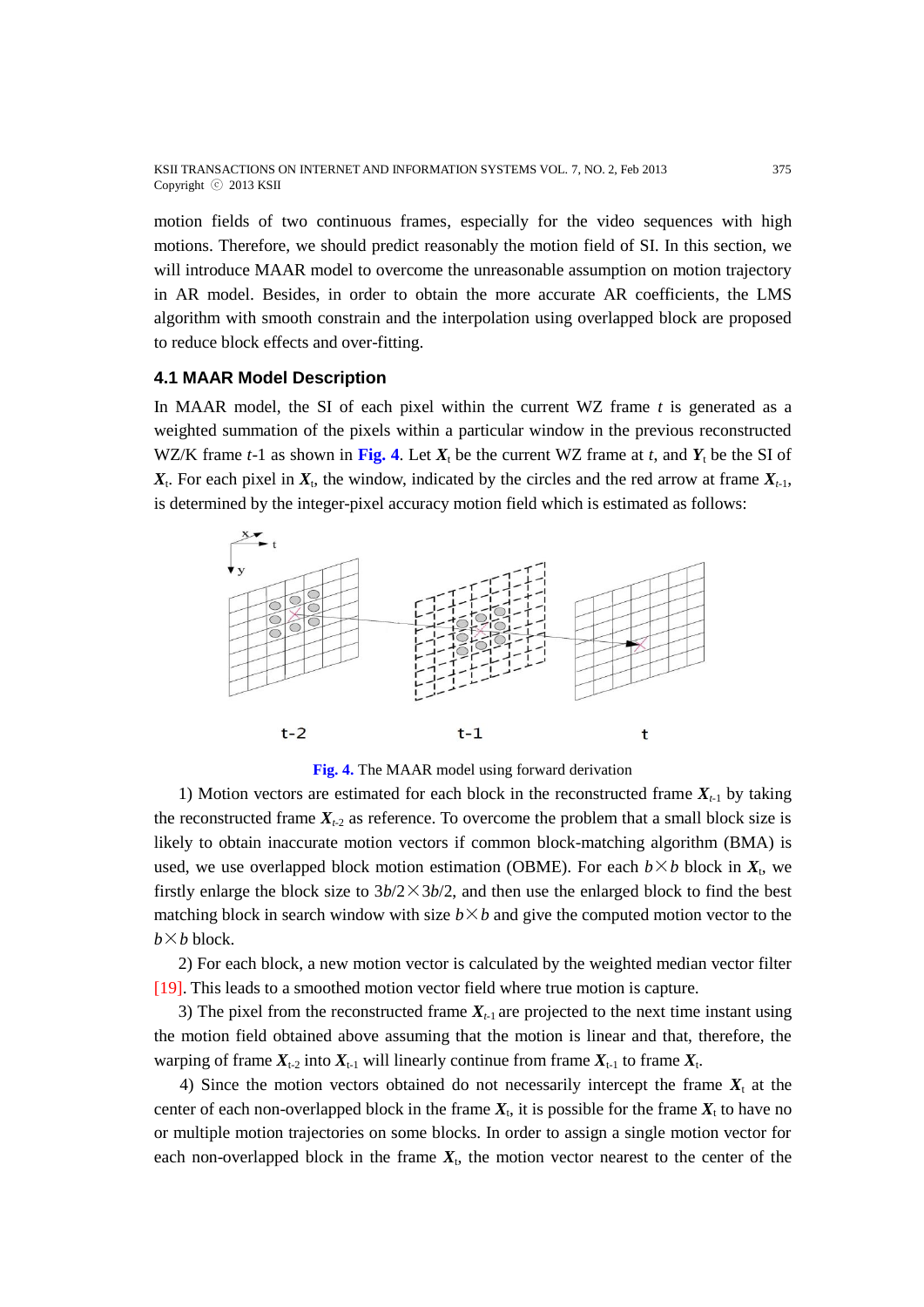non-overlapped block is selected from the available candidate vectors obtained in the previous step.

After the determination of the window, the weighted summation is performed as

$$
Y_{i}(m,n) = \sum_{-R \leq (i,j) \leq R} X_{i-1}(\tilde{m}+i,\tilde{n}+j) \cdot \alpha(i,j).
$$
 (11)

Here  $Y_t(m,n)$  represents the SI of the pixel located at  $(m,n)$ ,  $(\tilde{m}, \tilde{n})$  represents the corresponding integer-pixel position in  $X_{t-1}$  determined by the motion vector of  $X_t(m,n)$ , and  $\alpha(i,j)$  is the forward MAAR coefficient from frame  $X_{t-1}$  to frame  $X_t$ . *R* is defined to be the radius of the window, the size of which is  $(2R+1) \times (2R+1)$ . Due to the high similarity along the motion trajectory, we assume that all pixels in motion trajectory from frame  $X_{t-2}$  to frame  $X_t$  are computed using the same MAAR coefficients, that is,

$$
X_{i-1}(\tilde{m}, \tilde{n}) = \sum_{-R \le (i,j) \le R} X_{i-2}(\bar{m} + i, \bar{n} + j) \cdot \alpha(i,j), \qquad (12)
$$

where  $(\bar{m}, \bar{n})$  represents the corresponding integer-pixel position in  $X_{t-2}$  determined by the motion vector of  $X_{t-1}(\tilde{m}, \tilde{n})$  which is also estimated using OBME.

#### **4.2 Computation of MAAR Coefficients and Overlapped Block Interpolation**

Obviously, the coefficient estimation plays a critical role for the quality of SI generated by the proposed MAAR model. Since there is no access to the actual pixel in the current WZ frame  $X_t$  at the decoder, the previous two continuous frames  $X_{t-1}$  and  $X_{t-2}$  are fully utilized to estimate MAAR coefficients. A forward derivation is proposed as shown in **Fig. 5**. According to the estimated motion field of  $X_t$ , for each block  $B_t(k,l)$  located at position  $(k,l)$ within  $X_t$ , we find its matching block  $B_{t-1}(\tilde{k}, \tilde{l})$  in the previous reconstructed WZ/key frame  $X_{t-1}$ . Then, we find the best matching block  $B_{t-2}(\bar{k}, \bar{l})$  for  $B_{t-1}(\tilde{k}, \tilde{l})$  in the reconstructed WZ/key frame  $X_{t-2}$ . Depending on the high similarity along the motion trajectory, the forward MAAR coefficients for interpolating  $B_{n-1}(\tilde{k}, \tilde{l})$  as the linear combination of pixels in  $B_{t-2}(\bar{k}, \bar{l})$  are same with those for interpolating  $B_{t}(k, l)$  as the linear combination of pixels in  $B_{n}(\tilde{k}, \tilde{l})$ . Therefore, the forward MAAR coefficients can be calculated by using known  $B_{k-2}(\bar{k}, \bar{l})$  and  $B_{k-1}(\tilde{k}, \tilde{l})$ . Due to the piecewise stationary characteristics of the frame, all the pixel within block  $B_{\mu\nu}(\tilde{k}, \tilde{l})$  can be predicted using the same MAAR coefficients as follows,

$$
\boldsymbol{B}_{t-1} = \boldsymbol{C}_{t-2} \boldsymbol{\alpha} + \boldsymbol{n} = \begin{bmatrix} c_{11} & c_{12} & \cdots & c_{1N} \\ c_{21} & c_{22} & \cdots & c_{2N} \\ \vdots & \vdots & \cdots & \vdots \\ c_{S1} & c_{S2} & \cdots & c_{SN} \end{bmatrix} \begin{bmatrix} \alpha_1 \\ \alpha_2 \\ \vdots \\ \alpha_N \end{bmatrix} + \begin{bmatrix} n_1 \\ n_2 \\ \vdots \\ n_N \end{bmatrix} .
$$
 (13)

Here,  $B_{t-1}$  represents the vectorized signal of  $B_{t-1}(\tilde{k}, \tilde{l})$  through raster scanning, *S* denotes the number of pixels within  $B_{t-1}(\tilde{k}, \tilde{l})$ , N is the number of the MAAR coefficients, that is,  $N =$  $(2R+1)\times(2R+1)$ , *n* is the additive white Gaussian noise, and the  $(2R+1)\times(2R+1)$  window of each pixel within  $B_{n-1}(\tilde{k}, \tilde{l})$  is packed into a  $1 \times N$  row vector, then a matrix  $C_{t-2}$  sized  $S \times N$ is obtained. The best coefficients can be computed by LMS criterion, which can be described as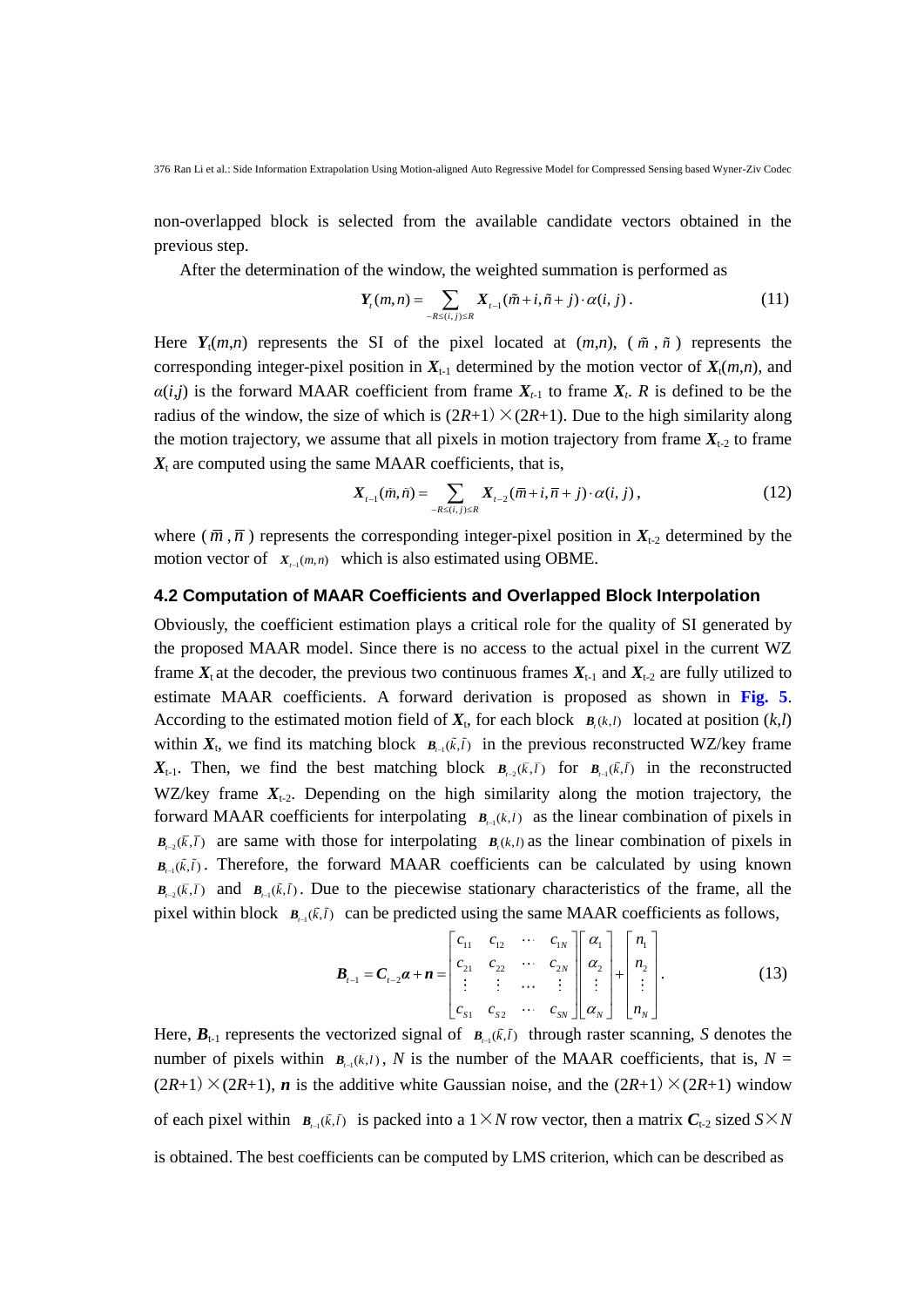KSII TRANSACTIONS ON INTERNET AND INFORMATION SYSTEMS VOL. 7, NO. 2, Feb 2013 377 Copyright ⓒ 2013 KSII

$$
\boldsymbol{\alpha} = \arg \min_{\alpha} \{ \| \boldsymbol{B}_{t-1} - \boldsymbol{C}_{t-2} \boldsymbol{\alpha} \|_{2}^{2} \}.
$$
 (14)



**Fig. 5.** Coefficient approximation illustration

However, without prior knowledge of the MAAR coefficients *α*, the model (14) often produces over-fitting. To reducing the bad effects caused by over-fitting, the most common approach is to regularize the LMS model using Tikhonov regularization which imposes an l2 penalty on the norm of *α*, that is,

$$
\boldsymbol{\alpha} = \arg \min_{\mathbf{\alpha}} \{ \| \boldsymbol{B}_{t-1} - \boldsymbol{C}_{t-2} \boldsymbol{\alpha} \|_{2}^{2} + \mu \| A \boldsymbol{\alpha} \|_{2}^{2} \},
$$
 (15)

where *Λ* is known as the Tikhonov matrix [20]. The *Λ* term allows the imposition of prior knowledge on the solution *α*. In our case, we can exploit the approach that the pixels within the window determined by the motion vector of block  $B_{n}(\tilde{k}, \tilde{l})$  which are the most similar from the target pixel should be given larger weight than ones which are the most dissimilar. Therefore, we propose the diagonal *Λ* in the form of

$$
A = diag(||B_{t-1} - c_1||_2, ||B_{t-1} - c_2||_2, \cdots, ||B_{t-1} - c_N||_2),
$$
\n(16)

where  $c_i$  ( $i = 1 \cdots N$ ) is column vector of matrix  $C_{t-2}$ . With this structure, *Λ* penalizes weights of large magnitude assigned to the pixels which have a significant distance from the target pixel. For the block  $B_{\mu\nu}(\tilde{k},\tilde{l})$ , then, the MAAR coefficients  $\alpha$  can be calculated directly by the usual Tikhonov solution,

$$
\boldsymbol{\alpha} = (\boldsymbol{C}_{t-2}^{\mathrm{T}} \boldsymbol{C}_{t-2} + \mu \boldsymbol{\Lambda}^{\mathrm{T}} \boldsymbol{\Lambda})^{-1} \boldsymbol{C}_{t-2}^{\mathrm{T}} \boldsymbol{B}_{t-1},
$$
\n(17)

where we use  $\mu = 1.5$  from this point on.

After computing MAAR coefficients of each block in WZ frame  $X_t$ , the interpolation is performed block by block. Whereas block edges may not always be consistent with the heterogeneous object edges, and thus block effects are usually perceived in regions where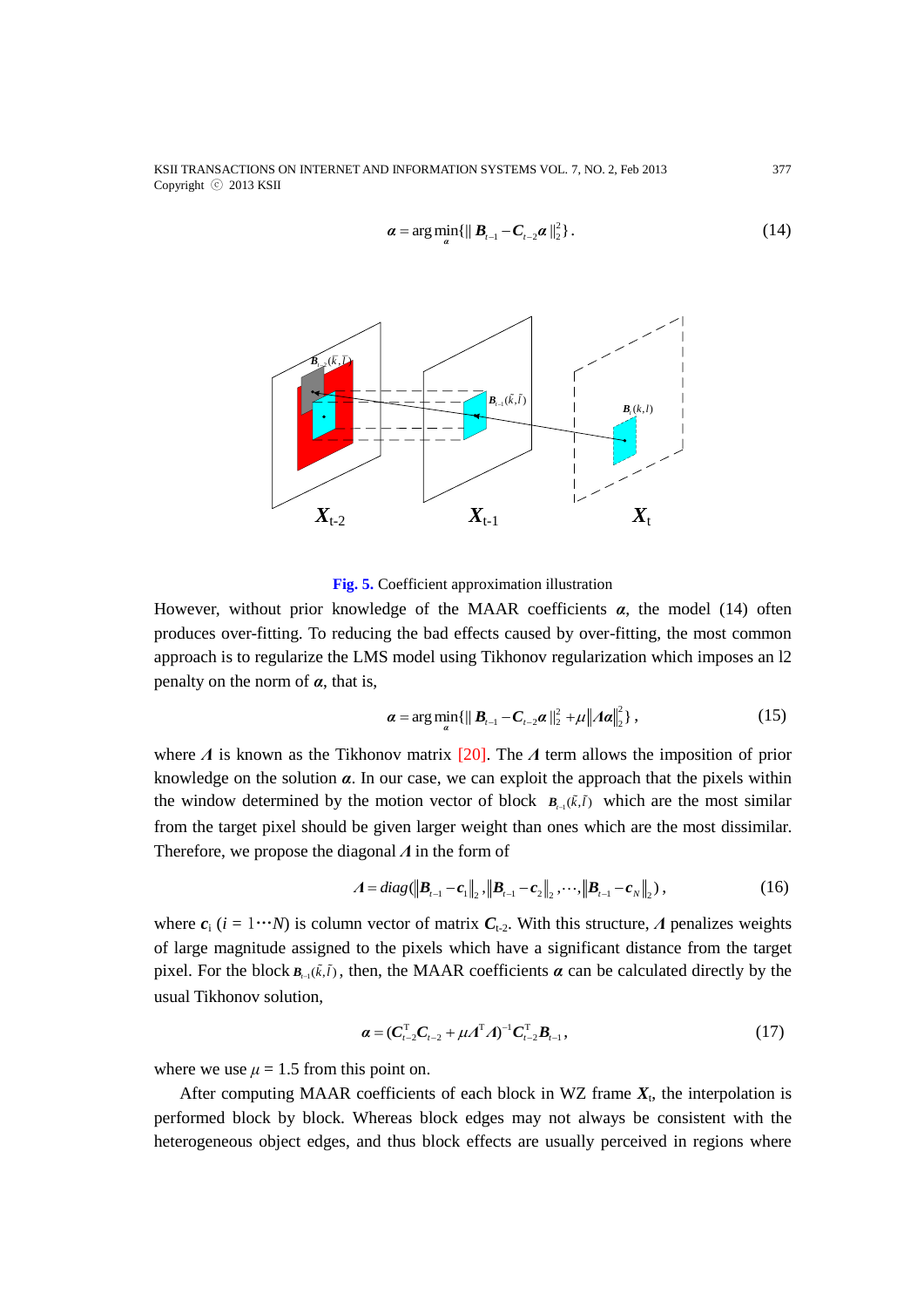one block has a significantly different motion compared with its neighbors. In order to reduce block effects, the overlapped block is introduced to perform interpolation. As illustrated in Fig. 6, for each  $b \times b$  block in  $X_t$ , we enlarge the block size to  $2b \times 2b$  and compute MAAR coefficients of the enlarged block. When interpolating the SI of  $X_t$ , the four region A, B,C and D in each enlarged block overlap the neighboring blocks, e.g. the region A overlaps the top left four neighboring blocks V1, V2,V3 and V4. Therefore, each pixel in the enlarged block has the four candidate estimates, and we get the final pixel value by uniformly averaging the four candidate estimates. Another advantage of using the overlapped block is that it can reduce the bad effect of over-fitting due to increasing the number of training pixel samples when computing MAAR coefficients.

|                 | <sup>1</sup> b |
|-----------------|----------------|
|                 |                |
|                 |                |
| $\overline{2b}$ |                |

**Fig. 6.** Illustration of overlapped block

In addition to using forward derivation to calculate the MAAR coefficients, a backward derivation can also be performed to compute the MAAR coefficients. The backward derivation comprises the following steps. Firstly, the optimal backward MAAR coefficients *β* for interpolate  $B_{i-2}(\bar{k}, \bar{l})$  as the linear combination pixels in  $B_{i-1}(\tilde{k}, \tilde{l})$  can be derived by the way similar to the forward derivation case. Secondly, we exploit the centrosymmetric property between the forward derivation and backward derivation proposed in [8] to derive another approximated forward MAAR coefficient set to predict  $B_i(k,l)$ , that is,

$$
\mathbf{\beta}'(i,j) = \mathbf{\beta}(-i,-j). \tag{18}
$$

Here  $\beta'(i,j)$  is the corresponding rearranged forward coefficient from frame  $X_{t-2}$  to frame  $X_{t-1}$ . Finally, replacing  $\alpha(i,j)$  with  $\beta'(i,j)$  in Eq. (11), we can get another  $Y_t(m,n)$ . Note that the overlapped block is still used to interpolate the SI. In order to fully capture the different properties of forward and backward derivation based on MAAR model, the final SI is obtained by uniformly averaging the two results of forward and backward derivation.

## **5. Experimental Results and Analysis**

We have conducted various experiments in this section to evaluate the performance of the proposed CS based WZ codec using MAAR model based SI generation. The two CIF@30Hz video sequences *Foreman* and *Bus* are selected as the test sequences and the key frames of the test sequences are encoded by the intra-frame encoder in H.264/AVC reference software version JM 12.4. In the first subsection, the MAAR model based SI extrapolation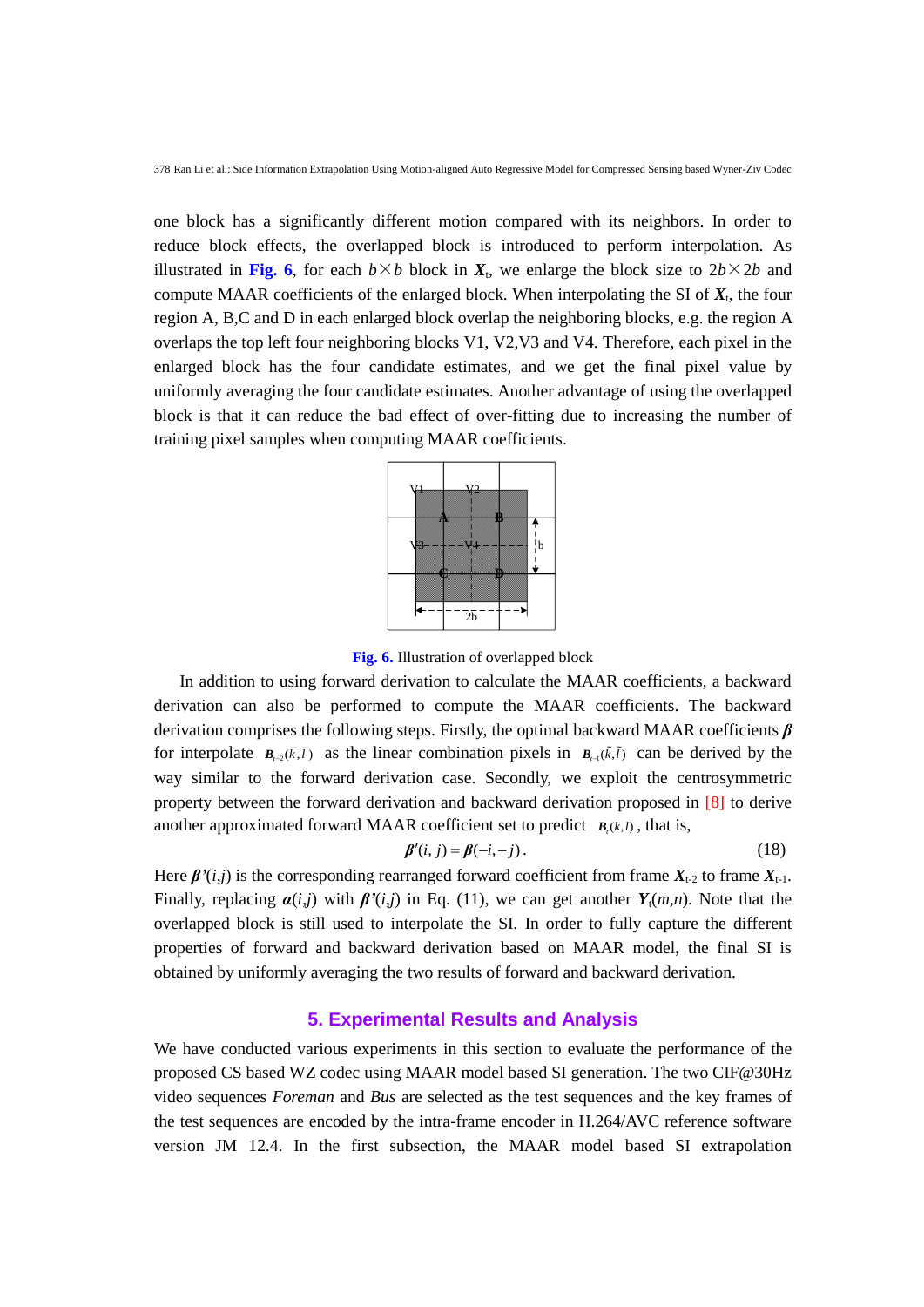performance is compared with other existing methods. In the second subsection, we evaluate the correction capability of the proposed CS based WZ codec. In the last subsection, we study the rate-distortion performance of the proposed low-delay DVC systems.

# **5.1 Evaluation of SI**

In order to evaluate our MAAR model based SI generation (MAAR\_avg), we use the two continuous key frames to interpolate the SI and the QPs of the key frames are set to be 28. The comparison group includes two other SI extrapolation methods: conventional motion-compensated extrapolation (MCE) proposed by [7] and AR model with the probability based fusion (AR\_Fusion) proposed by  $[8]$ . Note that AR\_Fusion represents the fusion results by applying the fusion method on the interpolation by forward derivation, the interpolation by backward derivation and the conventional MCE, and the block size *b* of the above three methods is set to be 8, and *R* represents the radius of AR and MAAR models used to generate the SI for the corresponding sequence.



**Fig.7.** Results of SI extrapolation for *Foreman* (13th frame). (a) Original; (b) MCE, PSNR = 27.44 dB; (c) AR\_Fusion, *R* = 2, PSNR = 29.34 dB; (d) MAAR\_avg, *R* = 2, PSNR = 29.97 dB.



**Fig.8.** Results of SI extrapolation for *Bus* (18th frame). (a) Original; (b) MCE, PSNR = 20.19 dB; (c) AR\_Fusion, *R* = 1, PSNR = 24.58 dB; (d) MAAR\_avg, *R* = 1, PSNR = 25.83 dB.

The SI quality comparison is shown in **Figs. 7-8** for the CIF sequence *Foreman* and *Bus*. Firstly, we observe 13th frame of *Foreman* as shown in **Fig. 7**. It can be seen from **Fig. 7(b)**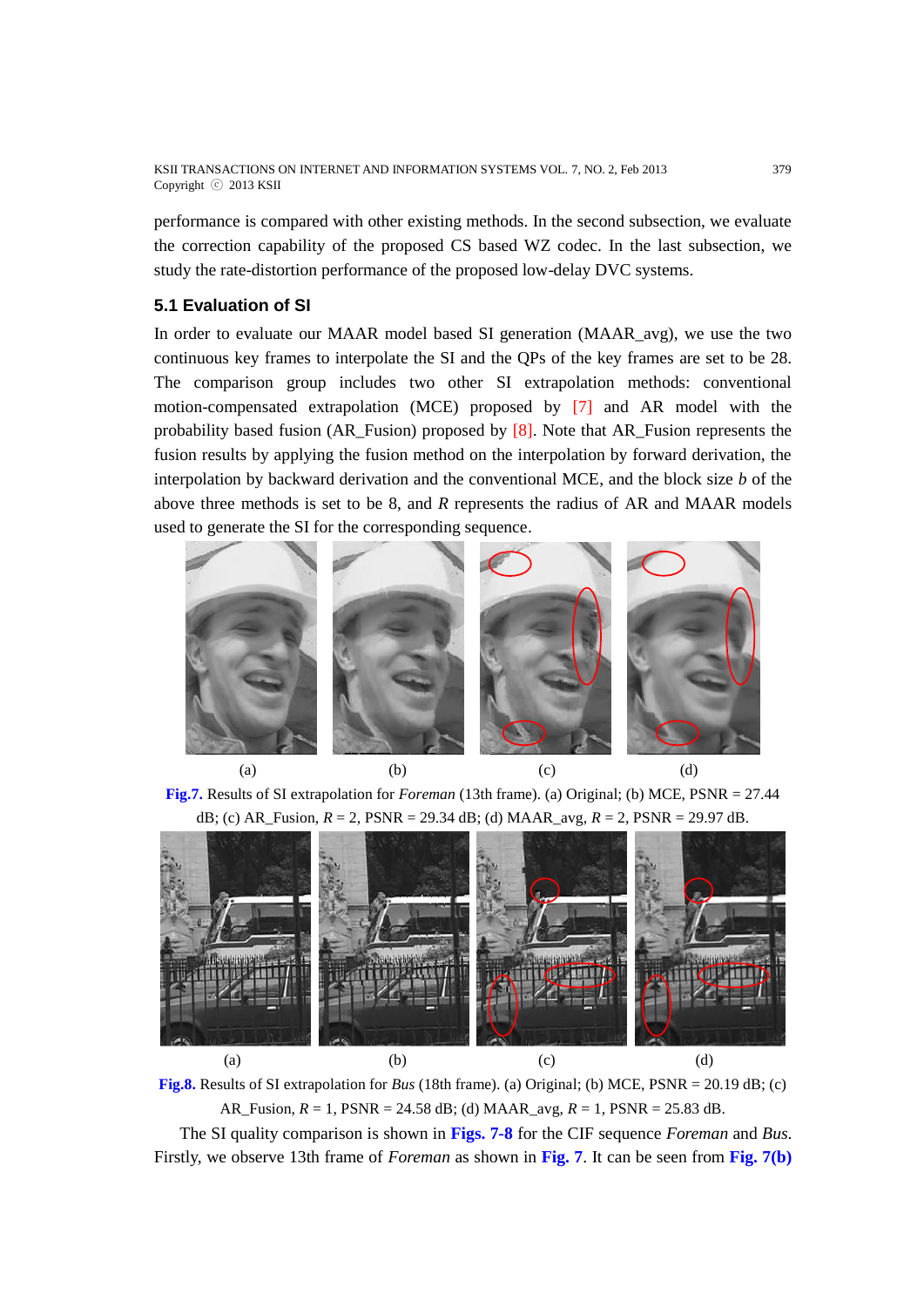that the SI estimated by MCE contains many cracks. This is main reason that the pixels in uncovered areas are predicted by local spatial interpolation. In **Fig. 7(c)**, the block effects (highlighted in all red circles) and spoiled points caused by over-fitting (highlighted in bottom left and right red circles) appear in edges of object, while the proposed MAAR\_avg method recovers them gracefully. Besides, when MAAR\_avg is used, the PSNR gain can be up to 2.53 dB and 0.63 dB compared to the MCE and AR\_Fusion. Therefore, depending on the superiority that the reasonable regularization on MAAR coefficients and overlapped block interpolation, our MAAR model based SI extrapolation can effectively reduce block effects and bad effects caused by over-fitting. Secondly, for 18th frame of *Bus* as shown in **Fig. 8**, the apparent errors in the "barrier" and cracks can be observed in the SI predicted by MCE as shown in **Fig. 8(b)**. For the SI interpolated by AR\_Fusion in **Fig. 8(c)**, the inaccurate motion field leads to object displacement (highlighted in all red circles), however, the proposed MAAR\_avg effectively overcomes this problem and acquires a better subjective quality. In terms of objective evaluation, the MAAR avg also gains up to 5.64 dB and 1.25 dB over MCE and AR\_Fusion. These can verity that our MAAR model can obtain the more accurate motion field than MCE and AR model.

## **5.2 Evaluation of WZ Codec**

To better illustrate the performance of our proposed CS based WZ codec, we present the PSNR of each decoded WZ frame using the above-mentioned SI generations in **Fig. 9**, where the QPs of the key frames are set to be 28. The WZ frame frequency is set to one WZ frame every two frames and the first WZ frame is encoded by H.264/AVC intra-frame encoder in order to derive the motion information of the second WZ frame for its SI generation. It is noted that the block size *b* of SI generations is set to be 8, CS measurements *K* required once and the upper limit  $M_{\text{upper}}$  of each block is 5 and 35, and control factor  $\lambda$ , error tolerance  $\varepsilon$ , termination threshold *Tol* and maximum number of iterations *s*max are respectively set to be 0.6, 0.5, 0.001 and 200 for CS reconstruction. It can be seen that when our proposed WZ codec is applied, the PSNR of each SI gets improved. Among the three SI generation methods, the MCE obtains the most significant PSNR gain, since our WZ codec has high-efficient correction capability and can substantially raise the quality of SI generated by the poorer method. With the improved quality of SI, although the PSNR gain has tapered off, the bit rate is decreased, as shown in **Table 2**. This is the main reason that our WZ codec can adaptively control the bit rate according to the varying SI quality. If the SI has lots of errors, our WZ codec will transmit the more bits to correct them, otherwise it reduce the bit rate to alleviate the burden of channel.

**Table 2** also summaries average PSNR of decoded WZ frames when the different QPs of key frames are used. We can observe that regardless of SI generations and QPs, the proposed CS based WZ codec can effectively improve the quality of SI, e.g. when AR Fusion is used and QP is 26, the average PSNR gains can be up to 1.29 dB compared to the SI for *Foreman*. In addition, the CS based WZ codec associated with MAAR\_avg also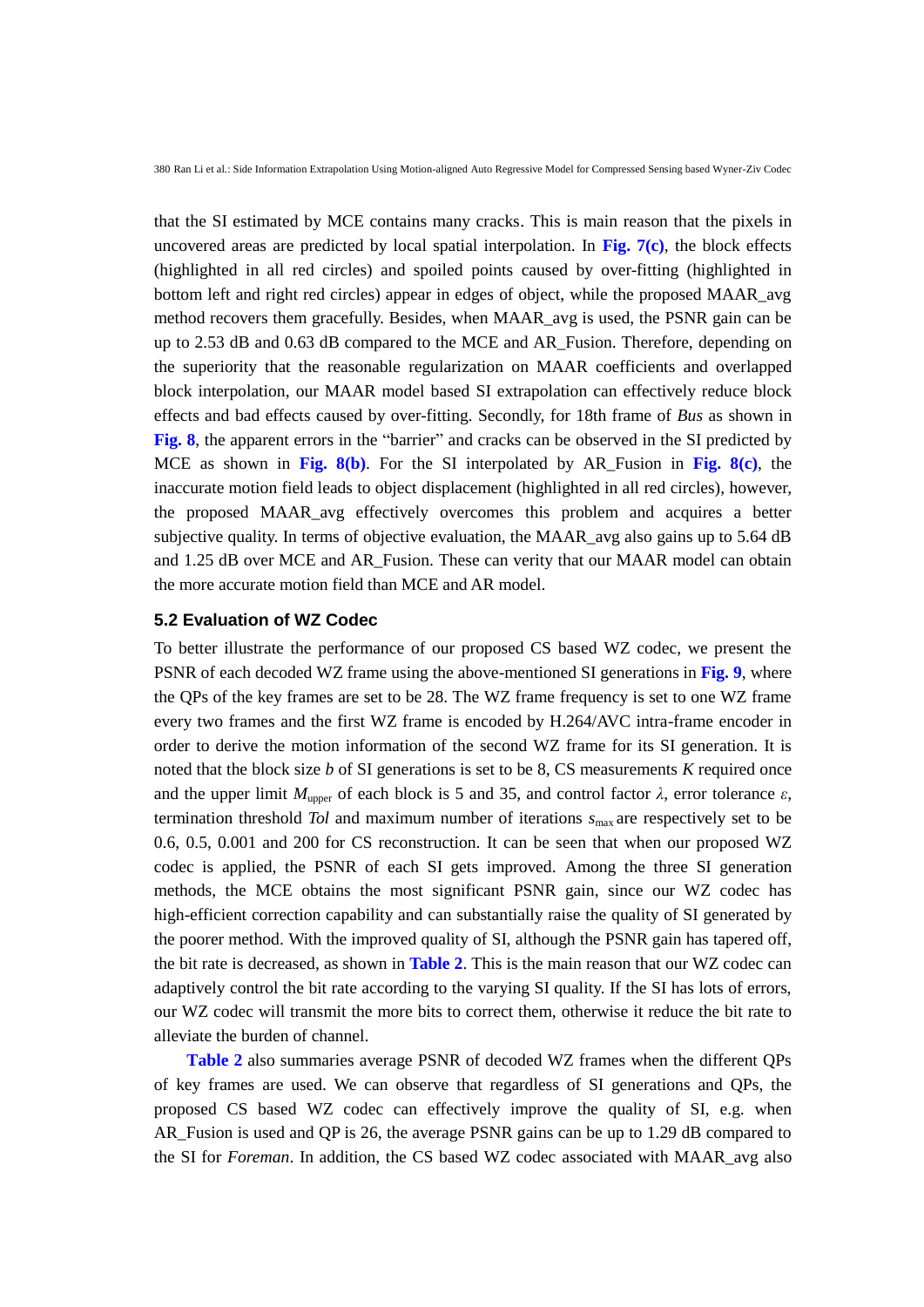acquire the highest average PSNR and the lowest bit rate for the decoded WZ frames. Therefore, the low-delay DVC system composed by our WZ codec and SI generation MAAR\_avg can get the best performance, since it elegantly integrates the better error-correction capability and high quality SI by flexibly controlling bit rate and efficiently improving prediction accuracy of SI generation.



**Fig. 9.** PSNR of each decoded WZ frame by the proposed CS based WZ codec with different SI generations. (a) *Foreman*  $(R = 2)$ ; (b) *Bus*  $(R = 1)$ .

Table 2. Evaluation of decoded WZ frames when various SI generations are used and the key frames are encoded under different QPs by H.264/AVC intra encoder.

| Foreman $(R=2)$ |           |           |                 | Bus $(R=1)$ |           |           |                 |
|-----------------|-----------|-----------|-----------------|-------------|-----------|-----------|-----------------|
| SI              | PSNR of   | PSNR of   | <b>Bit Rate</b> | SI          | PSNR of   | PSNR of   | <b>Bit Rate</b> |
| generations     | $SI$ (dB) | $WZ$ (dB) | (kbps)          | generations | $SI$ (dB) | $WZ$ (dB) | (kbps)          |
| $OP = 26$       |           |           | $OP = 26$       |             |           |           |                 |
| <b>MCE</b>      | 24.69     | 28.37     | 489.18          | <b>MCE</b>  | 19.49     | 22.21     | 945.91          |
| AR Fusion       | 28.16     | 29.45     | 387.18          | AR_Fusion   | 22.36     | 23.62     | 918.26          |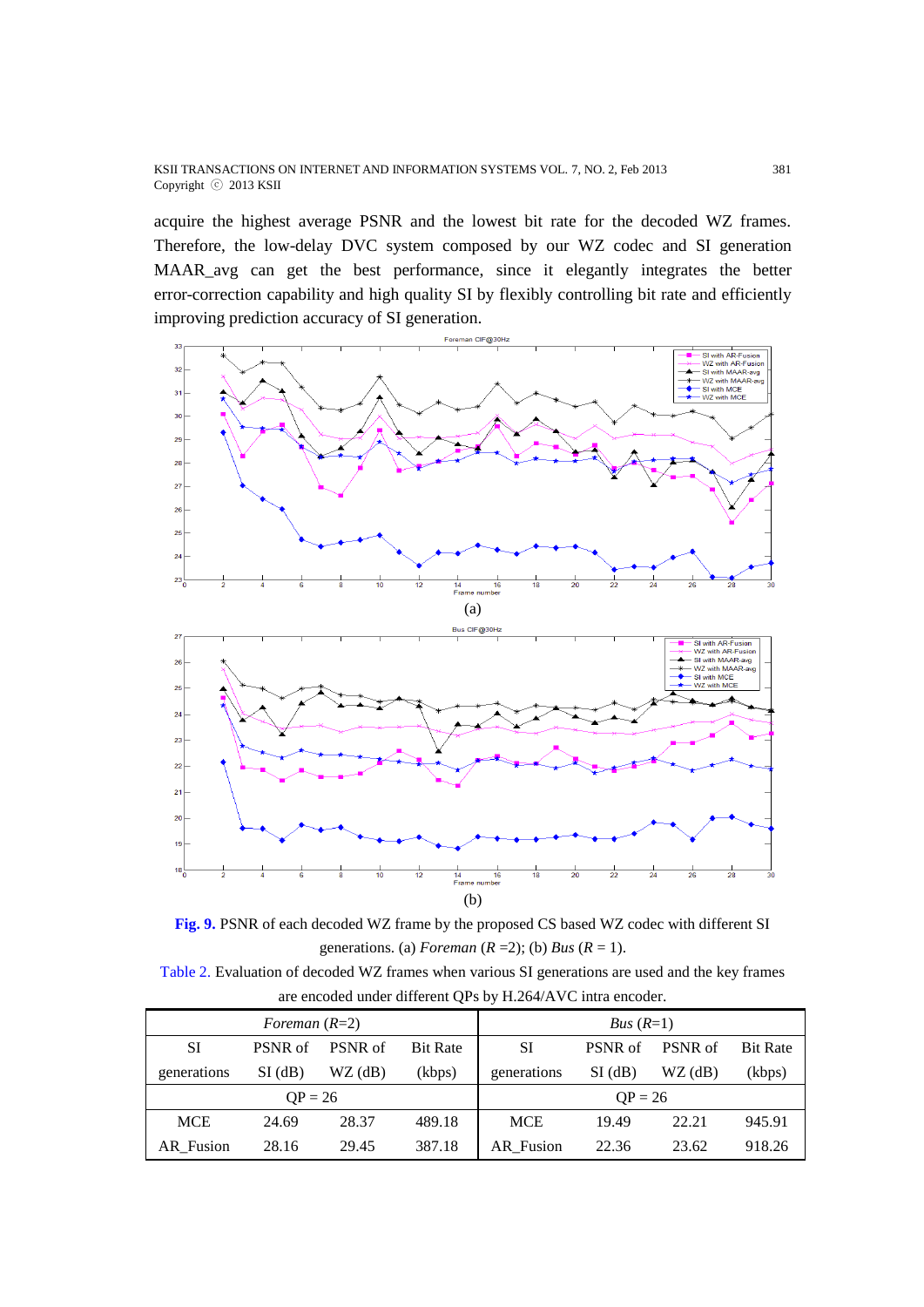| MAAR_avg   | 28.92 | 30.55 | 276.13 | MAAR_avg         | 24.13 | 24.56 | 726.79 |
|------------|-------|-------|--------|------------------|-------|-------|--------|
| $QP = 28$  |       |       |        | $QP = 28$        |       |       |        |
| <b>MCE</b> | 24.51 | 28.33 | 492.80 | <b>MCE</b>       | 19.50 | 22.25 | 952.04 |
| AR Fusion  | 28.08 | 29.41 | 390.08 | <b>AR</b> Fusion | 22.32 | 23.58 | 929.60 |
| MAAR_avg   | 28.90 | 30.65 | 268.74 | MAAR_avg         | 24.09 | 24.54 | 739.76 |
| $OP = 30$  |       |       |        | $OP = 30$        |       |       |        |
| <b>MCE</b> | 24.47 | 28.39 | 498.82 | <b>MCE</b>       | 19.53 | 22.21 | 961.92 |
| AR Fusion  | 28.03 | 29.39 | 393.95 | <b>AR</b> Fusion | 22.22 | 23.57 | 956.27 |
| MAAR_avg   | 28.75 | 30.62 | 284.47 | MAAR avg         | 24.00 | 24.52 | 759.51 |

382 Ran Li et al.: Side Information Extrapolation Using Motion-aligned Auto Regressive Model for Compressed Sensing based Wyner-Ziv Codec

## **5.3 Rate-distortion Performances**

**Fig. 10** compares the rate-distortion performances of the proposed CS based WZ codec with various SI generations and the intra coded results of H.264/AVC reference software version JM 12.4. It is noted that we only consider the even frames. From **Fig. 10**, it is observed that our MAAR model obtains the higher performance than the two other SI generations when using CS based WZ codec. In addition, although the CS based WZ codec have inferior performance compared with H.264/AVC intra encoder at high bit rates, the proposed MAAR model is able to reduce the gap between them and even superior to H.264/AVC intra encoder at low bit rates. This is because the propose MAAR interpolation has the superior ability of predicting the future data based on its accurate motion field and reasonable regularization on the overlapped block interpolation coefficients. Therefore, the DVC system composed of CS based WZ codec and MAAR based SI generation is desirable for low latency cases.



**Fig. 10.** Rate-distortion curves for H.264/AVC intra and the proposed CS based WZ codec with various SI generations. (a) *Foreman*; (b) *Bus*.

## **6. Conclusions**

In this paper, we propose CS based WZ codec and the MAAR based SI generation in low-delay DVC. In the proposed WZ codec, different from the conventional WZ codec, the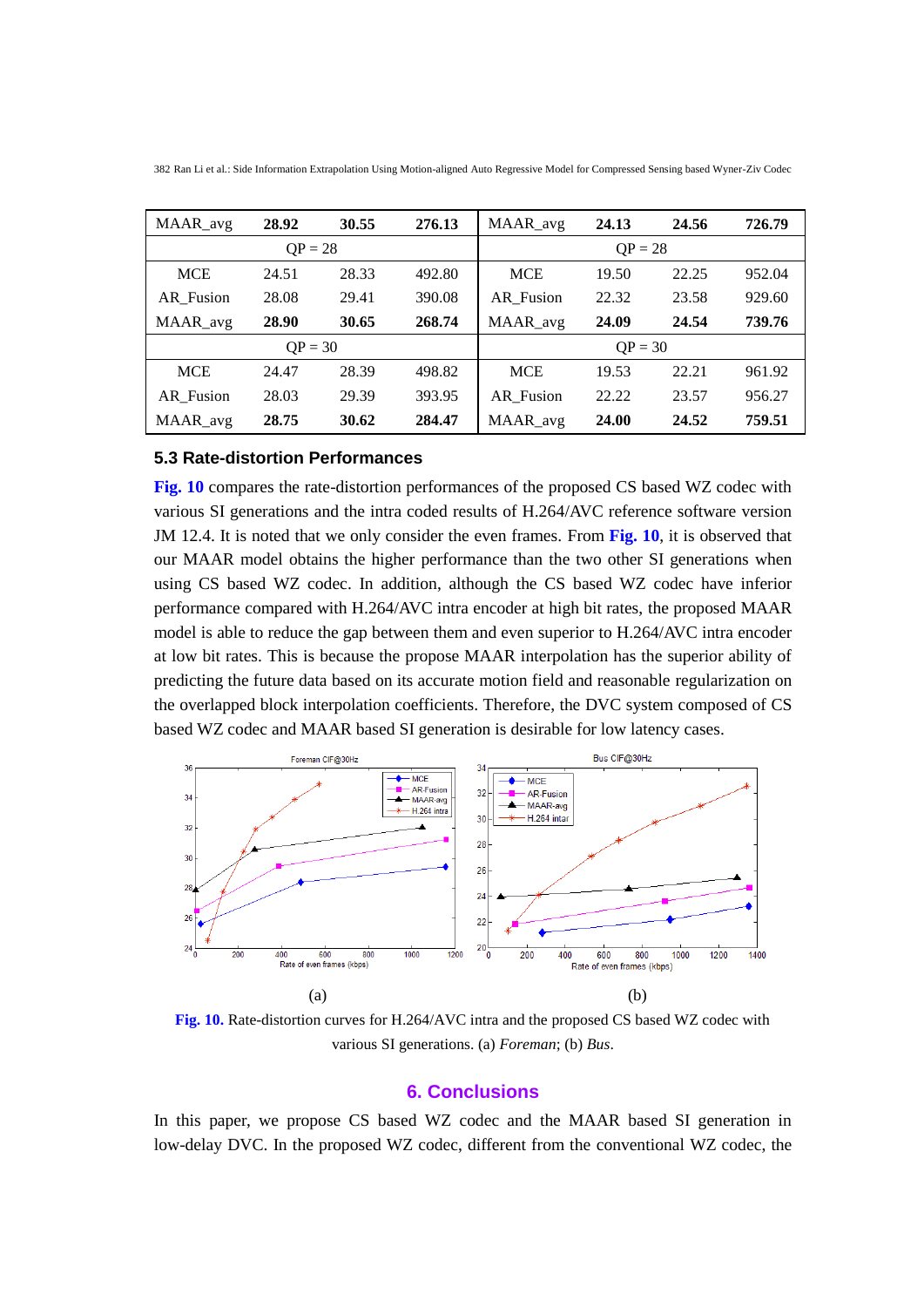KSII TRANSACTIONS ON INTERNET AND INFORMATION SYSTEMS VOL. 7, NO. 2, Feb 2013 383 Copyright ⓒ 2013 KSII

channel coding is replaced by block based CS to correct the errors existing in the SI. At the WZ encoder side, the WZ frame is divided into small blocks and their low and medium frequency DCT coefficients are sampled with the same Gaussian measurement matrix. In order to effectively improve the quality of SI, a scheme for correcting errors in the SI is proposed at decoder. Firstly, depending on the estimated virtual correlation channel, when some blocks containing a certain amount of errors in SI are detected and a requirement is send to the encoder through a feedback channel in the decoder, and corresponding CS measurements are transmitted from the encoder buffer to the decoder to correct these errors. Then, a CS reconstruction algorithm is proposed to recover errors by using CS measurements and crucial SI. To obtain high quality SI, we improve the AR model based SI generation and introduce MAAR model to refine the inaccurate motion field appearing in the AR model. Besides, in order to reduce block effects and bad effects of over-fitting in the AR model, Tikhonov regularization using the priori knowledge on similarity between the target pixel and the corresponding training pixel samples and the interpolation using the overlapped block are performed in our MAAR model. Simulation experiments show that our MAAR based SI generation achieves better results compared to other SI extrapolation methods in terms of both subjective and objective performance, and the proposed CS based WZ codec can effectively improve the quality of SI and obtain a good error correcting capability.

#### **Reference**

- [1] Bernd Girod, Anne Aaron, Shantanu Rane and David Rebollo-Monedero, "Distributed video coding," *Proceedings of the IEEE*, vol. 93, no. 1, pp. 71-83, January, 2005. [Article \(CrossRef](http://dx.doi.org/10.1109/JPROC.2004.839619)  [Link\)](http://dx.doi.org/10.1109/JPROC.2004.839619)
- [2] J. Slepian and J.Wolf, "Noiseless coding of correlated information sources," *IEEE Trans. on Inform. Theory*, vol. 19, no. 4, pp. 471-480, July, 1973. [Article \(CrossRef Link\)](http://dx.doi.org/10.1109/TIT.1973.1055037)
- [3] A. Wyner and J. Ziv, '"The rate-distortion function for source coding with side information at the decoder," *IEEE Trans. on Inform. Theory*, vol. 22, no. 1, pp. 1-10, January, 1976. [Article](http://dx.doi.org/10.1109/TIT.1976.1055508)  [\(CrossRef Link\)](http://dx.doi.org/10.1109/TIT.1976.1055508)
- [4] A. Araon, R. Zhang and B. Girod, "Wyner-Ziv coding of motion video," in *Proc. of the Asilomar Conference on Signals and Systems*, pp. 240-244, November 3-6, 2002. [Article \(CrossRef Link\)](http://ieeexplore.ieee.org/xpls/abs_all.jsp?arnumber=1197184)
- [5] A. Aaron, D. Varodayan and B. Girod, "Wyner-Ziv residual coding of video," in *Proc. of the International Picture Coding Symposium*, pp. 1-5, April, 2006. [Article \(CrossRef Link\)](http://citeseerx.ist.psu.edu/viewdoc/download?doi=10.1.1.65.1234&rep=rep1&type=pdf)
- [6] A. B. B. Adikari, W. A. C. Fernando, H. Kodikara Arachchi and W. A. R. J. Weerakkody, "Sequential motion estimation using luminance and chrominance informance for distributed video coding of Wyner-Ziv frames," *Electron. Lett.*, vol. 42, no. 7, pp. 398-399, 2006. [Article](http://dx.doi.org/10.1049/el:20060302)  [\(CrossRef Link\)](http://dx.doi.org/10.1049/el:20060302)
- [7] L. Natrio, C. Brites, J. Ascenso and F. Pereira, "Extrapolating side information for low-delay pixel-domain distributed video coding," in *Proc. of International Workshop on Very Low Bitrate Video Coding*, pp.16-21, September, 2005. [Article \(CrossRef Link\)](http://www.springerlink.com/index/W11443451155N308.pdf)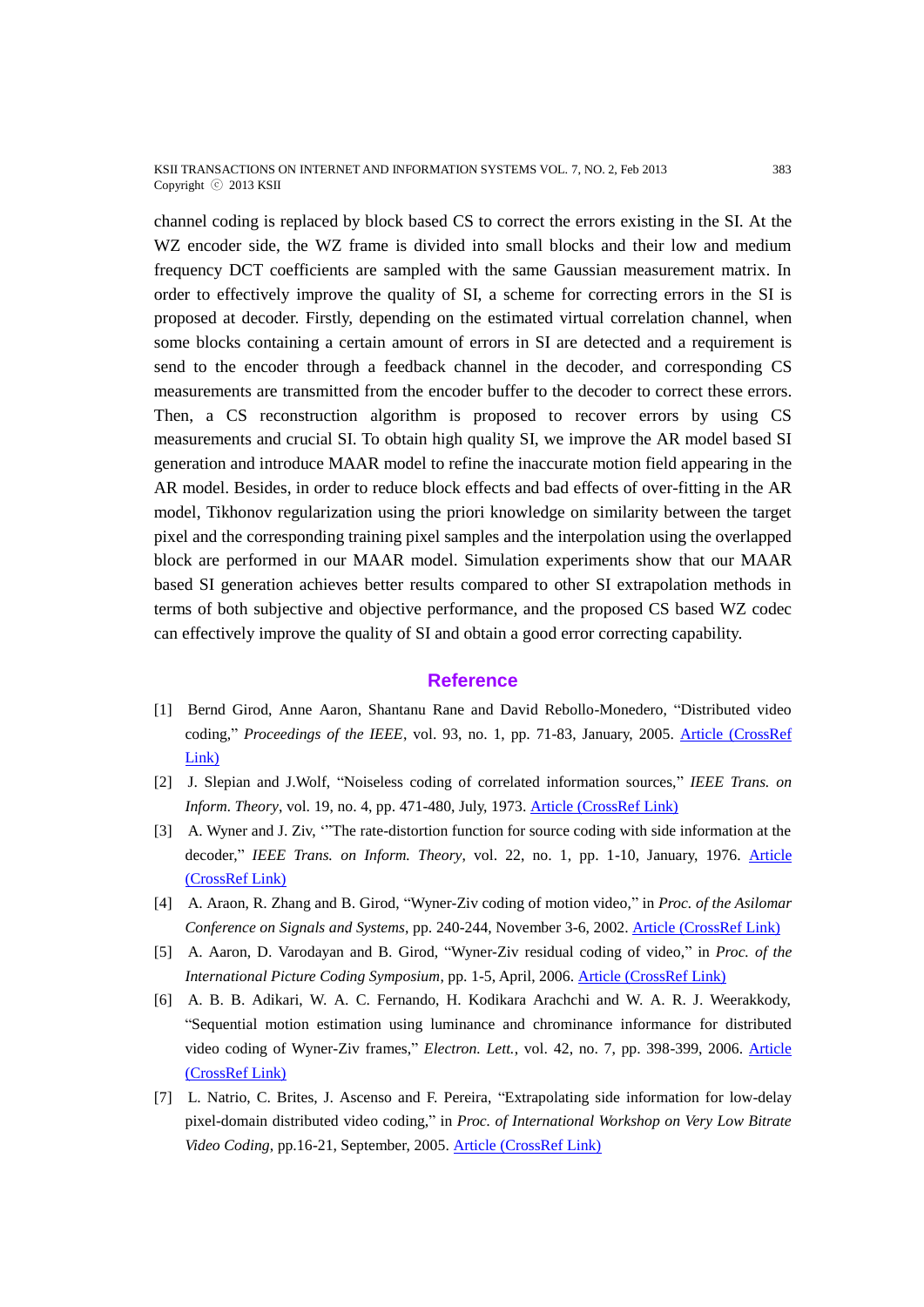- [8] Yongbing Zhang, Debin Zhao, Hongbin Liu, Yongpeng Li, Siwei Ma and Wen Gao, "Side information generation with auto regressive model for low-delay distributed video coding," *J. Vis. Commun. Image R.*, vol.23, no. 1, pp. 229-236, January, 2012. [Article \(CrossRef Link\)](http://dx.doi.org/10.1016/j.jvcir.2011.10.001)
- [9] T.T. Do, Y. Chen, D. T. Nguyen, N. Nguyen, L. Gan and T. D. Tran, "Distributed compressed video sensing," *in Proc. of the International Conference on Image Processing*, pp. 1393-1396, November, 2009. [Article \(CrossRef Link\)](http://ieeexplore.ieee.org/xpls/abs_all.jsp?arnumber=5414631)
- [10] Do T, Gan L, Nguyen N and Tran T, "Fast and efficient compressive sensing using structurally random matrices," *IEEE Transactions on Signal Processing*, vol. 60, no. 1, pp. 139-154, January, 2012. [Article \(CrossRef Link\)](http://dx.doi.org/10.1109/TSP.2011.2170977)
- [11] Zhaorui Liu, A. Y. Elezzabi and H. Vicky Zhao, "Maximum frame rate video acquisition using adaptive compressed sensing," *IEEE Trans. on Cir. And Syst. Video Technol*, vol. 21, no. 11, pp. 1704-1717, November, 2011. [Article \(CrossRef Link\)](http://ieeexplore.ieee.org/xpls/abs_all.jsp?arnumber=5740314)
- [12] Yousuf Baig, Edmund M-K. Lai and Amal Punchihewa, "Distributed video coding based on compressed sensing," *in Proc. of 2012 IEEE International Conference on Multimedia and Expo Workshops*, pp. 325-330, July 9-13, 2012. [Article \(CrossRef Link\)](http://ieeexplore.ieee.org/xpls/abs_all.jsp?arnumber=6266276)
- [13] Yongbing Zhang, Debin Zhao, Siwei Ma, Ronggang Wang and Wen Gao, "A Motion-aligned auto-regressive model for frame rate up conversion," *IEEE Trans. on Image Processing*, vol. 19, no. 5, pp. 1248-1258, May, 2010. [Article \(CrossRef Link\)](http://dx.doi.org/10.1109/TIP.2009.2039055)
- [14] Skretting K, "Arithmetic Coding and Huffman Coding in MATLAB," 2001, [Online]. Available: www.ux.uis.no/~karlsk/proj99/index.html [Article \(CrossRef Link\)](www.ux.uis.no/~karlsk/proj99/index.html)
- [15] Catarina Brites and Frenando Pereira, "Correlation noise modeling for efficient pixel and transform domain Wyner-Ziv video coding," *IEEE Trans. on Cir. And Syst. Video Technol*, vol. 18, no. 9, pp. 1177-1190, September, 2008. [Article \(CrossRef Link\)](http://ieeexplore.ieee.org/xpls/abs_all.jsp?arnumber=4498429)
- [16] Sungkwang Mun and J. E. Fower, "Block compressed sensing of images using directional transforms," in *Proc. of the International Conference on Image Processing*, pp. 3021-3024, November, 2009. [Article \(CrossRef Link\)](http://ieeexplore.ieee.org/xpls/abs_all.jsp?arnumber=5414429)
- [17] Lu Gan, "Block compressed sensing of natural images," in *Proc. of the International Conference on Digital Signal Processing*, pp. 403-406, July, 2007. [Article \(CrossRef Link\)](http://ieeexplore.ieee.org/xpls/abs_all.jsp?arnumber=4288604)
- [18] D. L. Donoho, "De-noising by soft-thresholding," *IEEE Trans. on Information Theory*, vol. 41, no. 3, pp. 613-627, May, 1995. [Article \(CrossRef Link\)](http://dx.doi.org/10.1109/18.382009)
- [19] L. Alparone, M. Barni, F. Bartolini and V. Cappellini, "Adaptively weighted vector-median filters for motion fields smoothing," in *Proc. of IEEE International Conference on Acoustics, Speech and Signal Processing*, pp. 2267-2270, May, 1996. [Article \(CrossRef Link\)](http://ieeexplore.ieee.org/xpls/abs_all.jsp?arnumber=545874)
- [20] A. N. Tikhonov and V. Y. Arsenin, *Solutions of Ill-Posed Problems*, V. H. Winston & Sons, Washington, D. C.. 1977. [Article \(CrossRef Link\)](https://www.google.com.tw/url?sa=t&rct=j&q=&esrc=s&source=web&cd=3&cad=rja&ved=0CFIQFjAC&url=%68%74%74%70%3a%2f%2f%62%6f%6f%6b%73%2e%67%6f%6f%67%6c%65%2e%63%6f%6d%2f%62%6f%6f%6b%73%2f%61%62%6f%75%74%2f%53%6f%6c%75%74%69%6f%6e%73%5f%6f%66%5f%69%6c%6c%5f%70%6f%73%65%64%5f%70%72%6f%62%6c%65%6d%73%2e%68%74%6d%6c%3f%69%64%3d%45%43%72%76%41%41%41%41%4d%41%41%4a&ei=f1cTUZysDNGXiQew6oH4CQ&usg=AFQjCNEigFDvI6FmwPY1Dq8hnMDthlImhQ&sig2=EU3YFkECn_Z0tg1DYU2H2g)